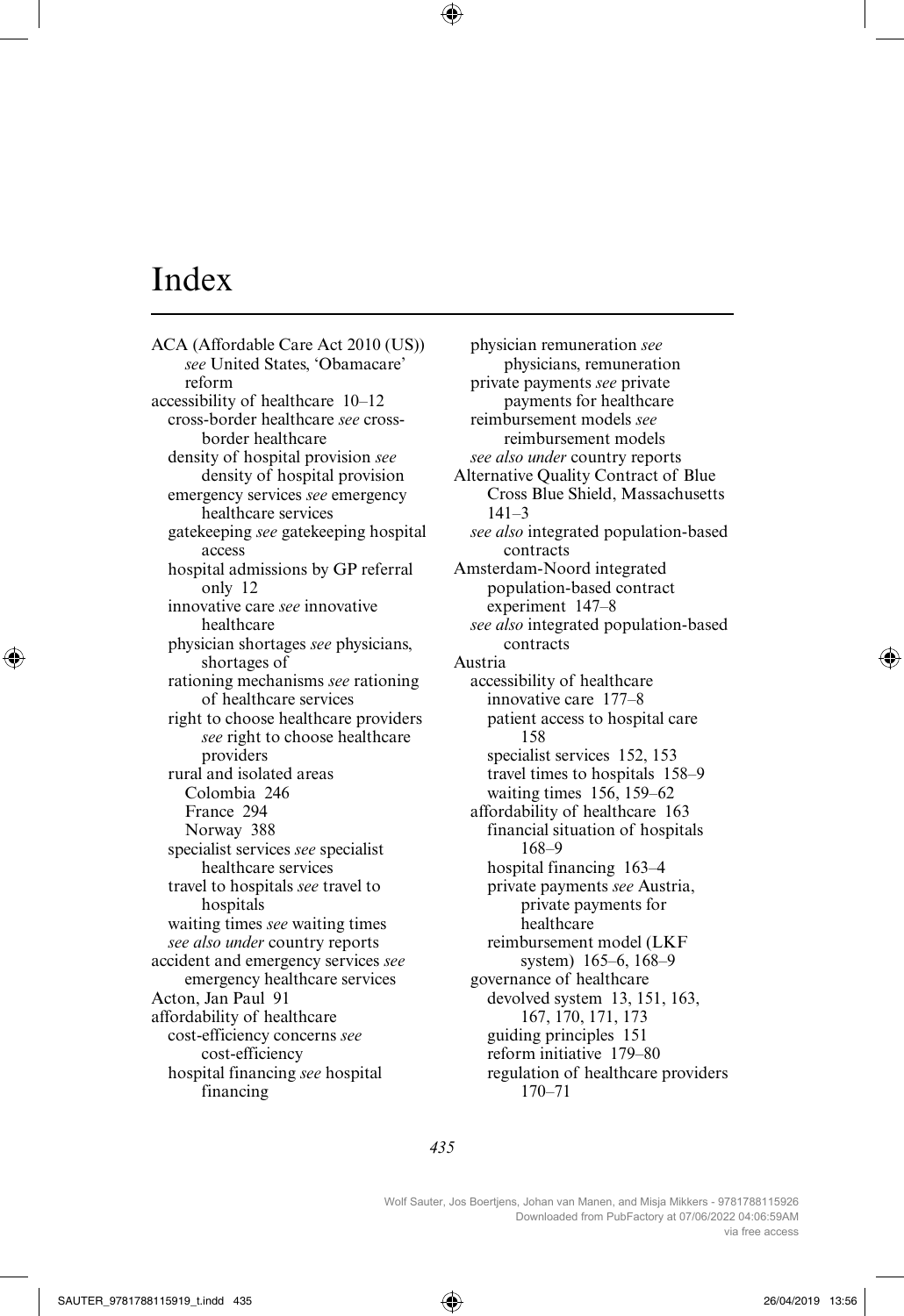Social Health Insurance (SHI) system (mandatory) 153–5 supervision of healthcare providers 172–4 hospital sector 169, 170 capacity data and bed-perpopulation ratio 152, 153, 166, 170 density of hospital provision 158–9 hospital types and services 152, 153 investments in hospital capacity and planning 166–7 patient discharges, data on 152, 179 physician remuneration 166 privatization and outsourcing 171–2 private payments for healthcare co-payments 168 out-of-pocket payments 155, 157 price setting 167–8 private health insurance 155–6, 166 quality of healthcare 174–5 DRG coding for quality transparency 176 *see also* diagnosis related group (DRG) financing innovative care 177–8 inpatient quality indicators 175–6 other measures 176 physician training and accreditation 178–9 Baeten, Rita 44 bankruptcy of healthcare providers *see* hospital financing, bankruptcy support Belgium accessibility of healthcare entitlement to care 187–8, 198–9 innovative care 203 specialist services 183, 188 travel times to hospitals 188, 189 waiting times 188, 189–90 affordability of healthcare 190

hospital financing 190–93 private payments 193–4

reimbursement model 192–3, 196–7 governance of healthcare Budget of Financial Means 191–2 devolved system 13, 181–2, 184–5 national programming system 184 oversight and enforcement of quality standards 200–201 policy objectives 181 reform of *see* Belgium, reform action plan health insurance system (mandatory) 181, 182, 187–8 contributors 194–5 role of insurers 195–6 hospital sector competition within 197–8 density of hospital provision 188, 189 'hospital' defined by six cumulative criteria 182–3 networks of hospitals initiative 184, 186, 197–8, 204 physician employment status 186–7 recognition criteria for hospitals and healthcare facilities 184–5 size of hospitals 6 quality of healthcare 198–9 innovative care 203 oversight and enforcement 200–201 physician training and accreditation 199–200 quality criteria for hospitals and healthcare facilities 185 reform action plan 201 FFS replaced by flat-rate fees 192–3, 203–4 *see also* fee-for-service (FFS) models financing of specific tasks and missions in dedicated hospitals 202–3 networks of hospitals initiative 184, 186, 197–8, 204 patient 'cluster' formation 202 payment by performance principle 203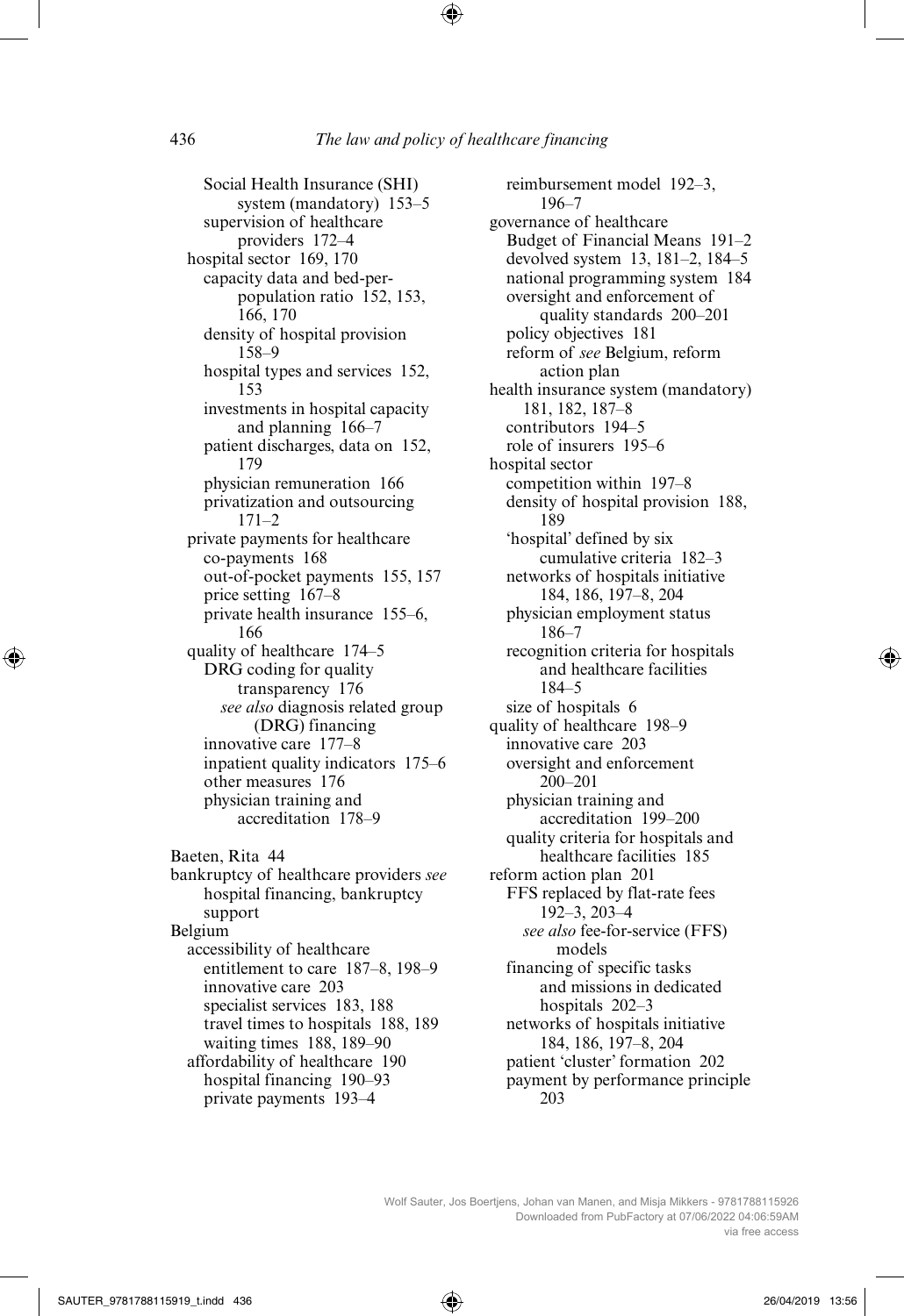Berger, Roland 169 Berwick, Donald M. 23, 25 Beveridge systems *see* direct funding (Beveridge) systems Bismarck systems *see* health insurance (Bismarck) systems block grants/contracts advantages and disadvantages 122 cost-efficiency incentive 8 England 267–8 *see also* reimbursement models Blue Cross Blue Shield (Massachusettsbased health insurer) 141–3 Bobbitt, Philip 22 Bradley, Elizabeth H. 35–6 Brexit, healthcare implications 355 budget caps joint contract with fixed budget described 137–9 *see also* integrated populationbased contracts undertreatment associated with 132 *see also* rationing of healthcare services bundled payments advantages and disadvantages 122 cost-efficiency incentive 8 Czech Republic 211 France, initiative to introduce 301 New York state *see* value-based payment (VBP) financing, New York state *see also* reimbursement models Calabresi, Guido 22 capital investments Czech Republic 212 England 269–70 France 293 Germany 321–3, 331 Netherlands 370–71, 384 *see also* hospital financing capitation models advantages and disadvantages 122 Colombia 226–7, 234 cost-efficiency incentive 8 integrated population-based contracts *see* integrated population-based contracts

New York state *see* value-based payment (VBP) financing, New York state *see also* reimbursement models Chase, Deborah 143–5 Chassin, Mark R. 25 Chevreul, Karine 285, 286–7, 288, 290, 292, 297–300 choice of healthcare providers *see* right to choose healthcare providers co-payments 86 Austria 168 Colombia 232–3 England 78–9 France 290, 302 Germany 314–15 Ireland 334, 338, 339 Netherlands 76–7, 302, 365 *see also* private payments for healthcare Colombia 223–4 accessibility of healthcare 224 density of hospital provision 227–8, 229 emergency services 226 enforcement of access rights 11, 232, 244–5 limitations of 228 patient access to hospital care 228, 230 right to choose healthcare providers 239 rural and isolated areas 246 specialist services 228, 230, 246–7 waiting times 230–31 affordability of healthcare 227 hospital budgeting and pricing 236–7 key challenges 248 private payments 232–3, 236 reimbursement models *see* Colombia, reimbursement models sources of funding 233 health insurance system (mandatory) 224 competition between insurers 238–9, 245–6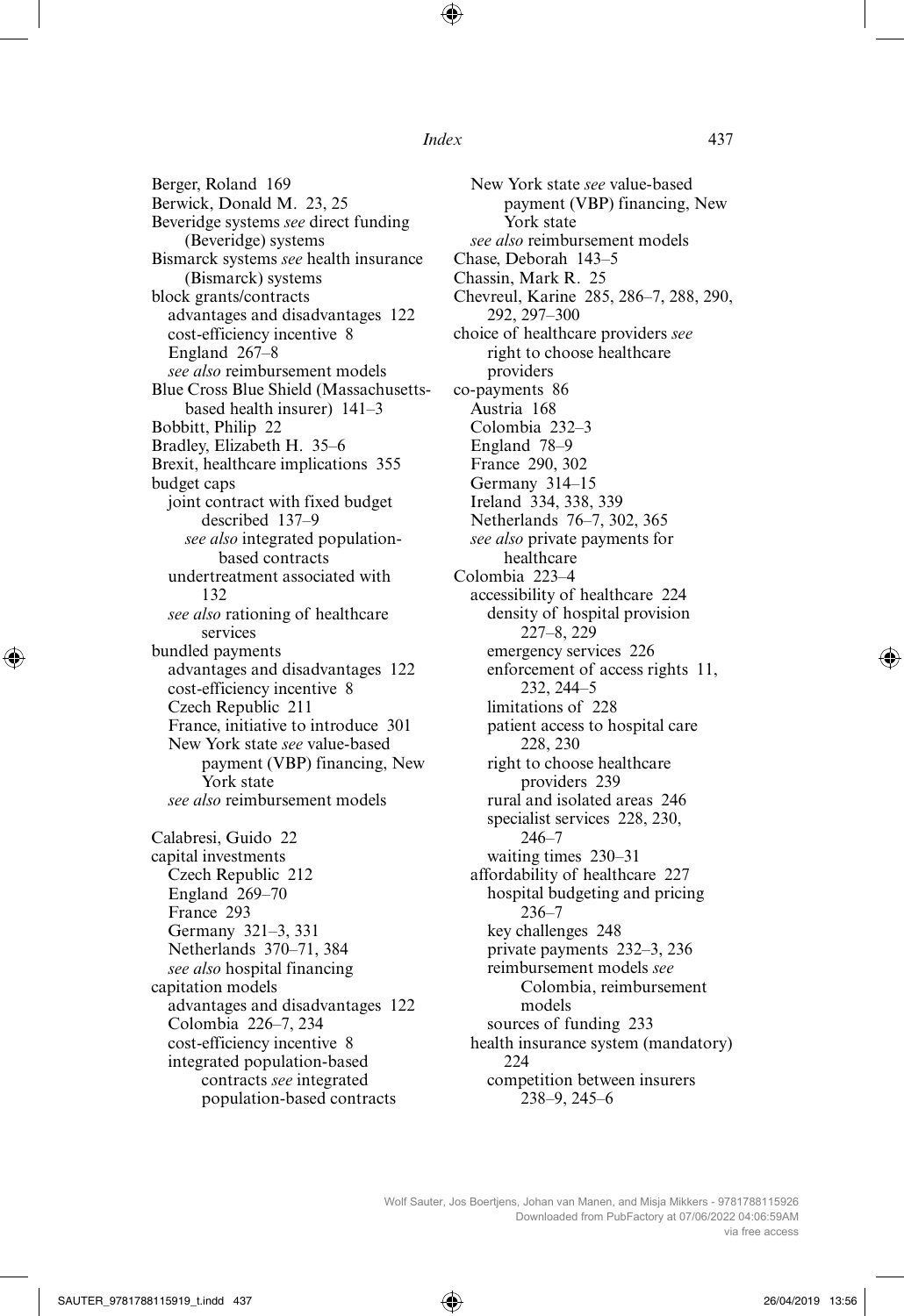Compulsory Benefit Health Plan (POS), services covered 225–6 Payment Unit for Capitation allocated to insurance companies 226–7 role of insurers 225 supervisory mechanism *see* Colombia, supervisory mechanism hospital sector competition within 5, 6, 238–9, 245–6 density of hospital provision 227–8, 229 physician employment status and conditions 237–8 public and private providers in 225 quality of healthcare Mandatory System to Guarantee Quality in Health framework 240–42 patient satisfaction survey data 242 quality and pricing relationship 243 supervision of 245, 248–9 reimbursement models 233 capitation model 226–7, 234 DRG system 235–6 *see also* diagnosis related group (DRG) financing FFS system 234–5 *see also* fee-for-service (FFS) model supervisory mechanism access to and quality of healthcare 244–5, 248–9 competition 245–6 financial flows between insurers and providers 244 financial performance 243–4, 247 key challenges 248–9 competition in healthcare provision competitive tendering *see* contracting healthcare services

England collaboration and mergers between healthcare providers 274–5 NHS commissioning function 64, 67–8, 80, 253, 272–4 patient choice policies 69, 71–2, 255, 258–9, 273–4 between healthcare providers 5, 6, 93 *see also* right to choose healthcare providers Austria 158 Belgium 197–8 France 300 Germany 324–5 Ireland 344–5 Netherlands 5, 6, 364–5, 367, 377–8, 379 Norway 402–3 South Africa 424–6, 427 United States 30–33 between insurers Colombia 238–9, 245–6 France 300 Netherlands 380–81 South Africa 426 United States 31 between states *see* cross-border healthcare continuity of care after hospital bankruptcy *see* hospital financing, bankruptcy support contracting healthcare services 62 block contracts *see* block grants/ contracts Czech Republic 206 efficiency benefits compared with non-contracting 65–9, 80 England 64, 67–8 FFS contracts *see* fee-for-service (FFS) models goals of ideal contract 133 GP referral model 131 integrated contracts, need for 129–30 *see also* integrated populationbased contracts Netherlands 65–7, 133 Norway 410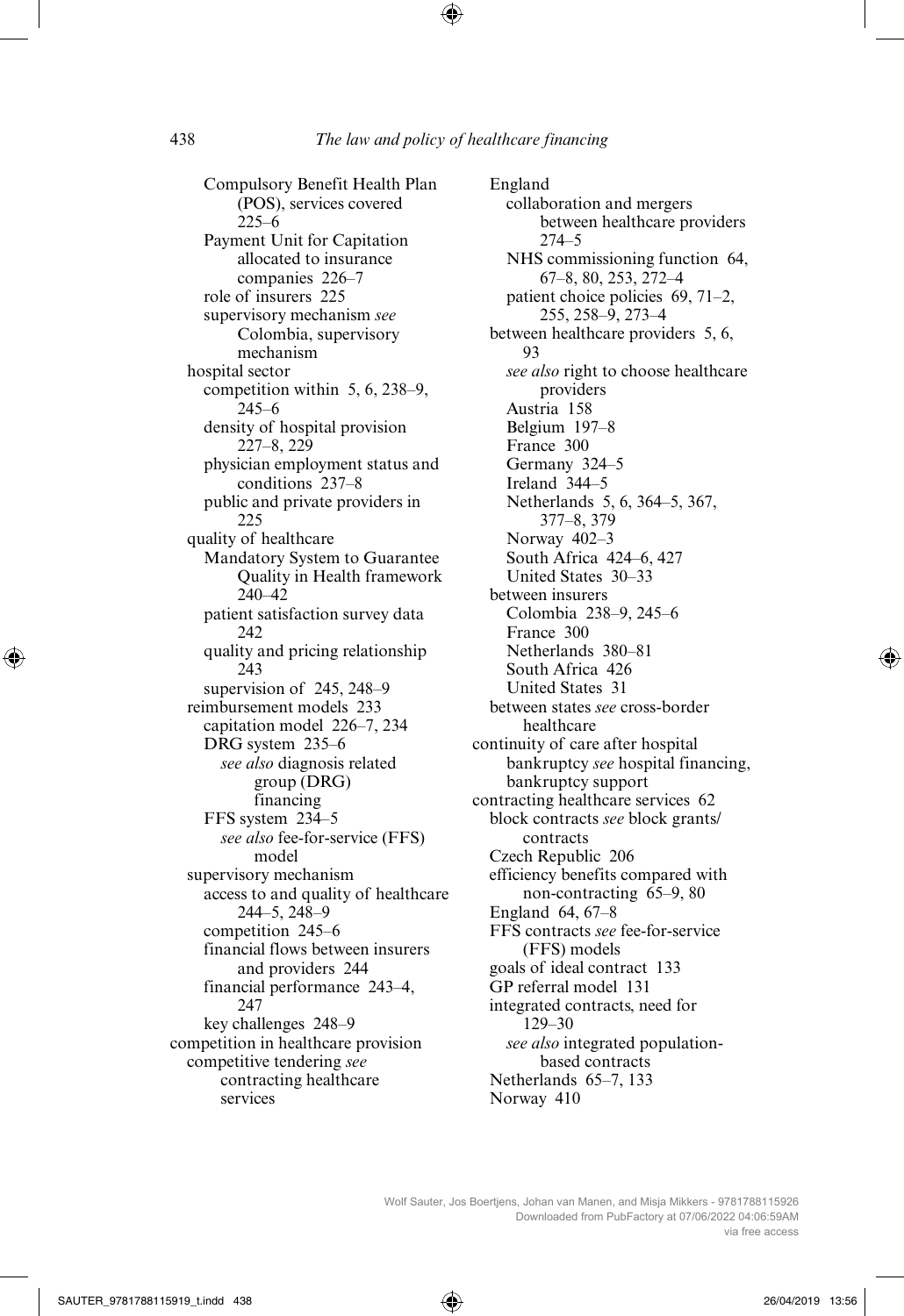reimbursement models *see* reimbursement models *see also* direct funding (Beveridge) systems; health insurance (Bismarck) systems cost efficiency contracting and non-contracting, efficiency benefits compared 65–9, 80 Czech Republic, concerns about  $221-2$ incentives of reimbursement models compared 8 *see also* reimbursement models length of hospital stays *see* length of hospital stays waste in healthcare systems *see* waste in healthcare systems cost of hospitals *see* expenditure trends cross-border healthcare costs per patient calculations 9 Cross-Border Healthcare Directive *see* Cross-Border Healthcare Directive (2011/24/EU) cross-border recognition of physician qualifications 355, 407 *see also* physicians, training and accreditation data for international comparisons Austrian inpatient quality indicators 175–6 DRG coding of treatments 44–5. 176–7 *see also* diagnosis related group (DRG) financing shortages of 11, 44–5 England *see* England, cross-border healthcare European Health Insurance Card (EHIC) regime 309–10 Finland 46–7 Germany 52, 309–10 Ireland *see* Ireland, cross-border healthcare Netherlands 363–4 Norway 392 *see also* accessibility of healthcare Cross-Border Healthcare Directive (2011/24/EU) 37–8

accessibility activated but not operationalized 38–9, 60–61 citizens not encouraged to seek treatment abroad 42 cost barriers 48–9 information asymmetries *see* Cross-Border Healthcare Directive (2011/24/EU), information provision under intermediaries to operationalize Directive lacking 12, 38, 49–50, 53–4 business incentives under for intermediaries 39, 54, 60–61 for private healthcare providers 49, 50 for public healthcare providers 50 EEA states, application in 392, 397–8 information provision under 43–4 information challenges for physicians 51–2 information overload for patients 53 'localization' challenges 52–3 National Contact Point (NCP) mechanism 39, 42–3, 44, 51–3 no mechanism for harmonizing content 44–5 waiting list information not required 11 *see also* waiting times minimalist approach to implementing Treaty-based rights 38 discrimination on nationality grounds prohibited 50 reimbursement restrictions, permitted grounds for 55–6, 59 as 'structured ambivalence' 40–45 *Watts* case *(R. (on the application of Watts) v Bedford Primary Care Trust (C-372/04))* 40–41 reimbursement restrictions permitted grounds for 55–6, 59 political rationale for 54–5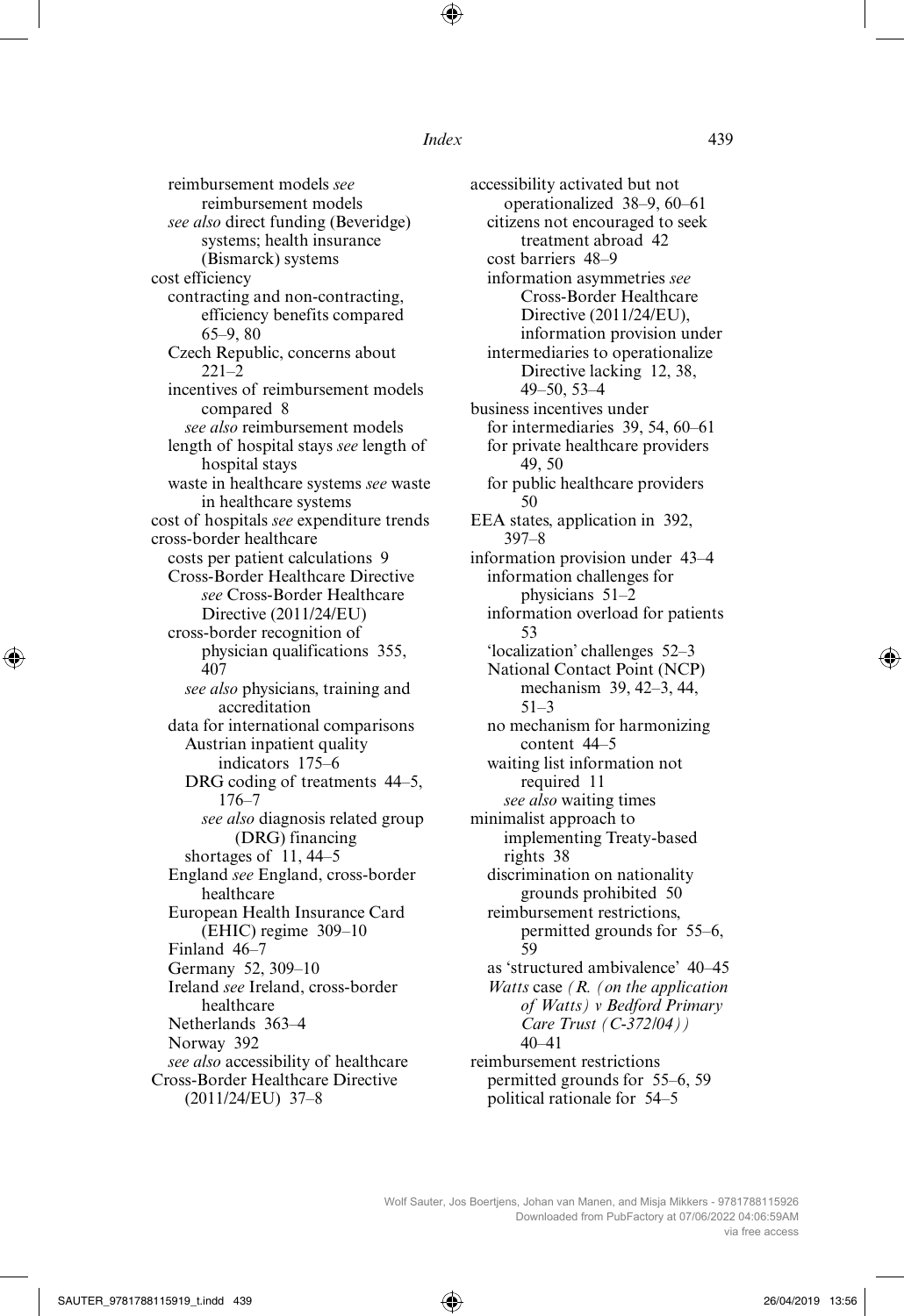potential criteria for introduction 58–9 when arguably justified 56–8 when arguably unjustified 59–60 reimbursements under *see also* cross-border healthcare direct funding (Beveridge) systems, implications for 45–6, 52, 56, 57 Finland, threatened European Commission proceedings against 46–7 health insurance (Bismarck) systems, implications for 52, 57 high-level principles 39 no regulation of time limits for 45 pre-authorization requirements 40–41, 45, 48 travel costs not included 48–9 as waste of resources 56–7, 59 *see also* cross-border healthcare Cullis, John G. 92–3 Cuomo, Andrew M. 110 Czech Republic accessibility of healthcare 207 density of hospital provision 214, 216, 219 innovative care *see* Czech Republic, innovative healthcare right to choose healthcare providers 207 affordability of healthcare capital investment 212 cost efficiency concerns 221–2 expenditure trends 212–14, 215, 216, 217, 218 global budgets 212 private payments for healthcare 207, 213 quality bonuses to hospitals  $220$ reimbursement models *see* Czech Republic, reimbursement models health insurance system (mandatory) 205–6 contracting system 206

incentives for long-term hospital care instead of social care 221 hospital sector clinical trends 220 density of hospital provision 214, 216, 219 hospital types by founder 217, 218 particular contract centres 219 privatization 216, 217 revenue and expenditure, data on 212–14, 215, 216, 217, 218 innovative healthcare financing of 220 services outside volume restrictions 211–12 quality of healthcare 219–20 reimbursement models 209–10 bundled payments 211 DRG as main model 208–9, 209–10 *see also* diagnosis related group (DRG) financing organizational challenges 221 reference periods 209 regulatory restrictions on reimbursements 209 Reimbursement Decree 208 services covered 210–12

*Dartmouth Atlas of Healthcare in the United States* 24–5 De La Rosa, Stephane 40 De Witte, Floris 56 Delnoij, Diana 43–4 density of hospital provision Austria 158–9 Belgium 188, 189 Colombia 227–8, 229 country comparisons 6, 7–8 Czech Republic 214, 216, 219 England 257 France 8, 290–91 Germany 315, 316, 317–18 Ireland 8, 336 Netherlands 8, 366 rural and isolated areas *see* accessibility of healthcare, rural and isolated areas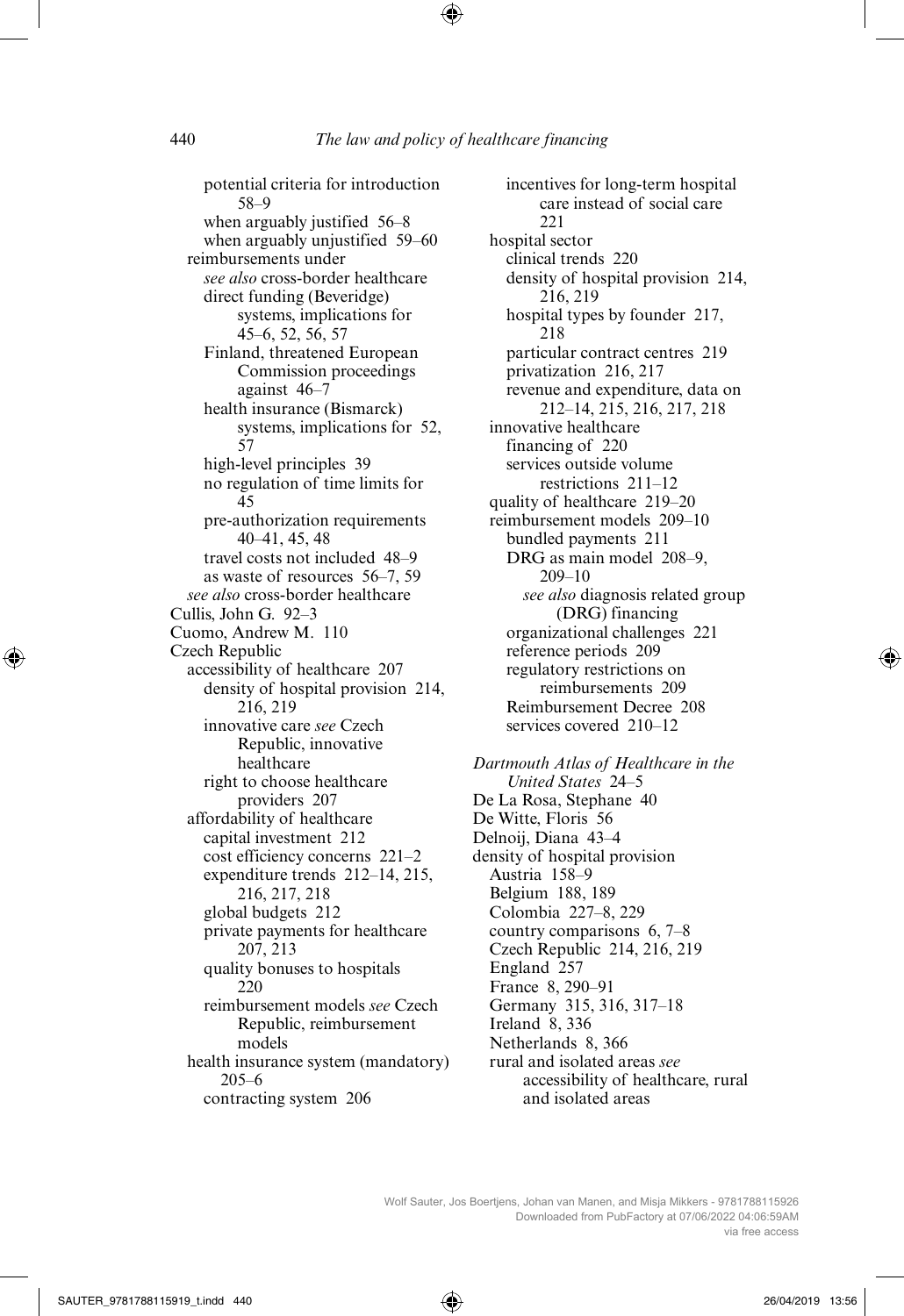South Africa 420–21, 422 Spain 8 United Kingdom 8, 257 volume-dependent financing *see* volume-dependent financing *see also* accessibility of healthcare diagnosis related group (DRG) financing Austria 165–6, 168–9 Colombia 235–6 cost-efficiency incentive 8 cross-border healthcare *see also* cross-border healthcare cost per patient calculations facilitated by 9 DRG coding of treatments 44–5, 176–7 Czech Republic 208–9, 209–10 DRG coding for quality transparency Austria 176 Netherlands 65–6 France 293–5, 295–6 Germany 318–19, 321–3, 325, 327, 328–9 new patient acceptance, incentives for 9 Nordic state cooperation 400 Norway 400–401 overtreatment and waste, incentives for 8–9 quality of care, lack of incentives for 10 *see also* reimbursement models diagnosis treatment combination (DTC) 9 cost-efficiency incentive 8 Netherlands 368–9, 373, 378, 380, 381–2, 383, 384–5 quality of healthcare, lack of incentives for 378, 384–5 *see also* reimbursement models direct funding (Beveridge) systems contracting under *see* contracting healthcare services Cross-Border Healthcare Directive reimbursement system, implications for 45–6, 52, 56, 57 England *see* England, National Health Service (NHS)

health insurance (Bismarck) systems distinguished 11, 82 Ireland *see* Ireland, National Health Service (NHS) Norway *see* Norway Spain *see* Spain, National Health Service (NHS) states following 83 *see also* governance of healthcare; hospital financing Directive 2011/24/EU *see* Cross-Border Healthcare Directive (2011/24/ EU) doctors *see* physicians Donabedian, Avedis 25 DRG financing *see* diagnosis related group (DRG) financing Dudash, Kellie 141–3 Durand-Zaleski, Isabelle 300–301 efficiency *see* cost-efficiency Eijkenaar, Frank 147 emergency healthcare services Colombia 226 England 256, 258–9, 260 France 287 Germany 315 Ireland 334 Netherlands 363, 365 Norway 389, 393, 394, 399 *see also* accessibility of healthcare England accessibility of healthcare density of hospital provision 257 emergency services 256, 258–9, 260 foreign nationals 74 patient access to hospitals 256, 258 right to choose healthcare providers 69, 71–2, 255, 258–9, 273–4 *see also* England, patient choice policies waiting times *see* England, waiting times affordability of healthcare 263 capital funding to NHS 269–70 'co-funding' of NHS services not permitted 79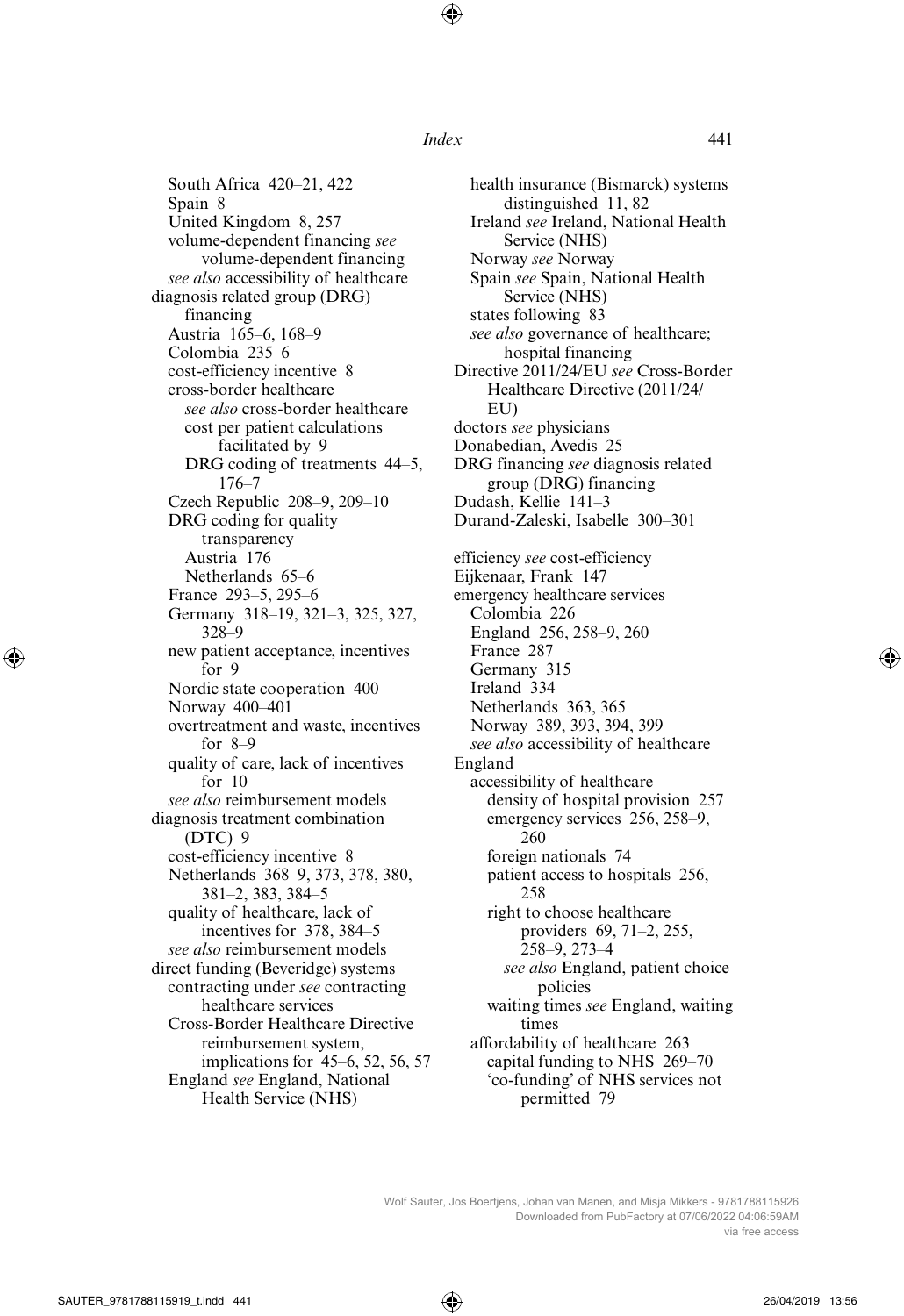co-payments and out-of-pocket payments by patients 78–9, 253, 262 financial control totals and Sustainability and Transformation Fund 279–80 initiatives to address growing demand for services 281–3 NHS financial performance 270–72 NHS funding allocation system 263–4 patient-commissioned services (personal health budget regime) 79–80, 81 physician remuneration 281 reimbursement models *see* reimbursement models workforce spending 280, 281 cross-border healthcare overseas users of NHS services, rules on 74 *R. (on the application of Watts) v Bedford Primary Care Trust (C-372/04)* 40–41 *see also* Cross-Border Healthcare Directive (2011/24/EU) National Health Service (NHS) 82, 250–51 acute trusts, characteristics of 253–4 capital funding to 269–70 collaboration and mergers between healthcare providers 274–5 commissioning function 64, 67–8, 80, 253, 272–4 core principles of 250 duty to provide care, compared with Dutch regime 71–6, 80–81 *see also* Netherlands, health insurance system financial performance 270–72 funding allocation system 263–4 governing bodies 64, 251–3, 275 National Tariff payment system 264–5

NHS Continuing Healthcare regime 79, 80 NHS Provider Licence regime 68 patient choice policies *see* England, patient choice policies private healthcare sector, relationship with 63–4, 71–2 regulatory oversight 64, 68, 72, 73, 81, 254–5, 281 services provided 256 sustainability and transformation partnerships 282 'triple lock' rules 75 waiting time targets 75–6, 261 patient choice policies 69, 71–2, 255, 258–9, 273–4 NHS Choices online service 258, 273 patient-commissioned services (personal health budget regime) 79–80, 81 private healthcare sector clinical staff regulation 280–81 NHS patients transferred to private sector 75, 79, 262 NHS, relationship with 63–4,  $71-2$ regulatory oversight 64, 68, 69, 72, 73 services provided 255 size of 253, 255 waiting times 262 quality of healthcare Best Practice Tariffs to incentivize 267 Care Quality Commission supervision of 64, 68, 69, 72, 252, 276, 277–8, 279 clinical staff shortages and regulation 280–81, 281–2 Commissioning for Quality and Innovation (CQUIN) framework 267, 276–7 NHS Improvement supervision of 73, 252, 254, 276, 278–9 quality indicators 275–7 special measures for underperforming trusts 279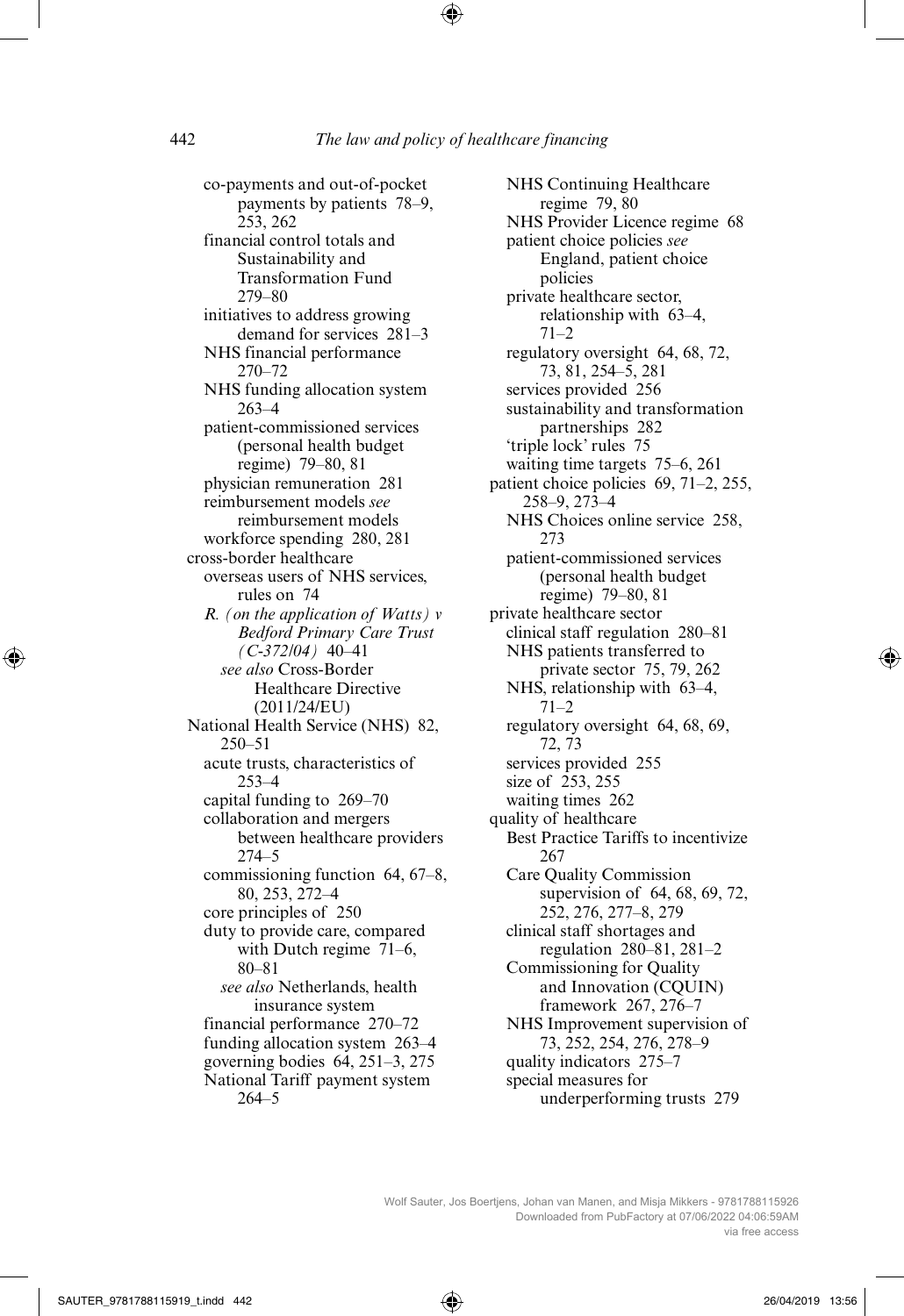reimbursement models block contracts 267–8 debates on 9 integrated budgets initiatives 268–9 NHS National Tariff payment system 264–5 Payment by Results (PbR) model 265–7, 273 waiting times hospital performance measured against targets 259–62 in private healthcare sector 262 targets 75–6, 261 *see also* United Kingdom EU law on healthcare Brexit, healthcare implications 355 Cross-Border Healthcare Directive *see* Cross-Border Healthcare Directive (2011/24/EU) European Health Insurance Card (EHIC) regime 309–10 Professional Qualifications Directive (2005/36/EC) 407 *see also* physicians, training and accreditation expenditure trends 3–5 costs over time, country comparisons 4, 303 costs relative to number of MRI scanners 5 Czech Republic 212–14, 215, 216, 217, 218 Ireland 4, 339 Norway 391–2 reimbursement models, relationship with 8–9 Spain 84–5 *see also* hospital financing fee-for-service (FFS) models advantages and disadvantages 122 Belgium, replacement with flat-rate fees 192–3, 203–4 Colombia 234–5 cost-efficiency incentive 8 cross-border healthcare, cost calculations facilitated by 9

fragmented FFS contracts,

drawbacks of 129, 130–33

*see also* integrated populationbased contracts new patient acceptance, incentives for 9 overtreatment and waste, incentives for 8–9, 131–2 quality of care, lack of incentives for 10, 118–19 South Africa (private hospital sector) 423–4 *see also* contracting healthcare services; reimbursement models Finland Nordic state DRG cooperation 400 *see also* diagnosis related group (DRG) financing reimbursements under Cross-Border Healthcare Directive, threatened European Commission proceedings 46–7 foreign healthcare provision *see* crossborder healthcare France accessibility of healthcare density of hospital provision 8, 290–91 emergency services 287 entitlement to care 284–5, 290 innovative care 295–6 right to choose healthcare providers 290, 300 rural and isolated areas 294 travel times to hospitals 290–91 waiting times 291, 303 affordability of healthcare bundled payments initiative 301 capital investments 293 financial situation of hospitals 295 hospital financing *see* France, hospital financing physician remuneration 288, 289, 301 private payments 284–5, 290, 302 reimbursement model 293–5, 295–6, 304 third-party payments for physicians' consultations initiative 300–301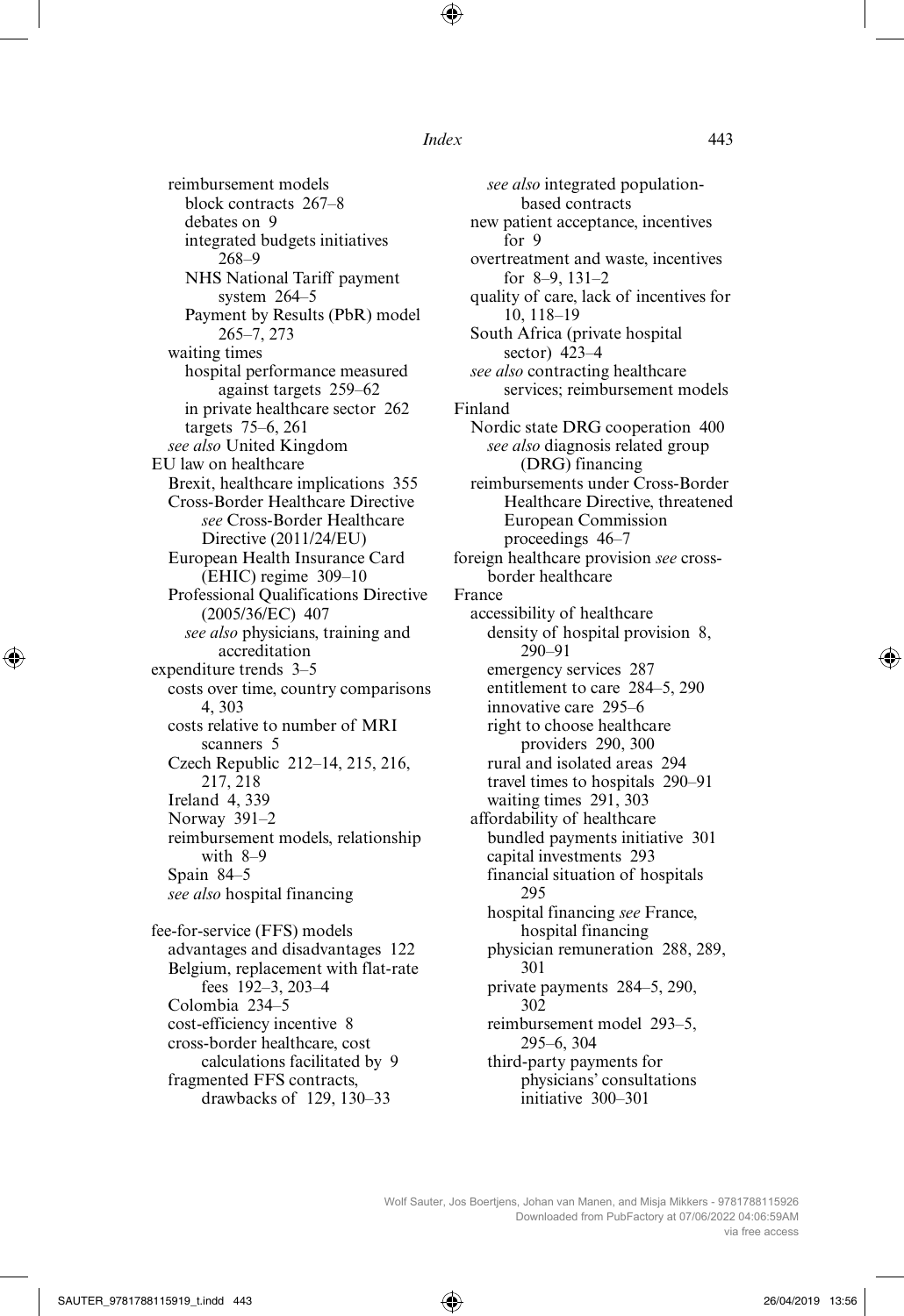governance of healthcare decentralized system 13 governing bodies 287, 297–300 social insurance system (mandatory) 284–5, 290 hospital financing 291–5 Dutch system compared 301–2, 303–4 hospital sector bankruptcy support 291 capacity of hospitals by type 286 competition within 300 density of hospital provision 8, 290–91 hospital types 286 market concentration 286–7 number of hospitals 286, 302 physician employment status 288–9 size of hospitals 6, 8 quality of healthcare innovative care 295–6 payment by performance remuneration for physicians 289 regional initiatives to improve 301 supervision of 299–300 freedom to choose healthcare providers *see* right to choose healthcare providers Friedman, Milton 33 Fuchs, Victor 22 Galvin, Robert W. 25 gatekeeping hospital access 12 Austria 158 Colombia 228, 230 England 256, 258 under FFS contracts 130–33 *see also* fee-for-service (FFS) models contract model illustrated 131 France 290 under integrated populationbased contracts *see* integrated population-based contracts Ireland 334 Netherlands 365 *see also* right to choose healthcare providers

Germany accessibility of healthcare cross-border healthcare 52, 309–10 density of hospital provision 315, 316, 317–18 emergency services 315 innovative care 328–9 patient access to hospital care 314, 315 travel times to hospitals 315, 316 waiting times 315, 317 affordability of healthcare ambulatory and inpatient services financed separated 305–6, 306–7, 317 capital investments 321–3, 331 financial situation of hospitals 317 hospital financing 318–23 private payments *see* Germany, private payments for **healthcare** reimbursement models *see* Germany, reimbursement models governance of healthcare devolved system 13, 305, 312, 329–30 governing bodies 305, 311–13 health insurance system (mandatory) 305, 306, 307, 308–9 corporate stakeholders 312–13 physician representatives 313–14 risk-adjustment system 310–11 hospital sector competition within 324–5 decentralization and fragmentation trend 330–31 density of hospital provision 315, 316, 317–18 hospital types and owners 306–7, 323–4 market access 324 physician employment status and conditions 320–21 private ownership trend 323–4 VAT status of hospitals 325 private payments for healthcare additional contributions to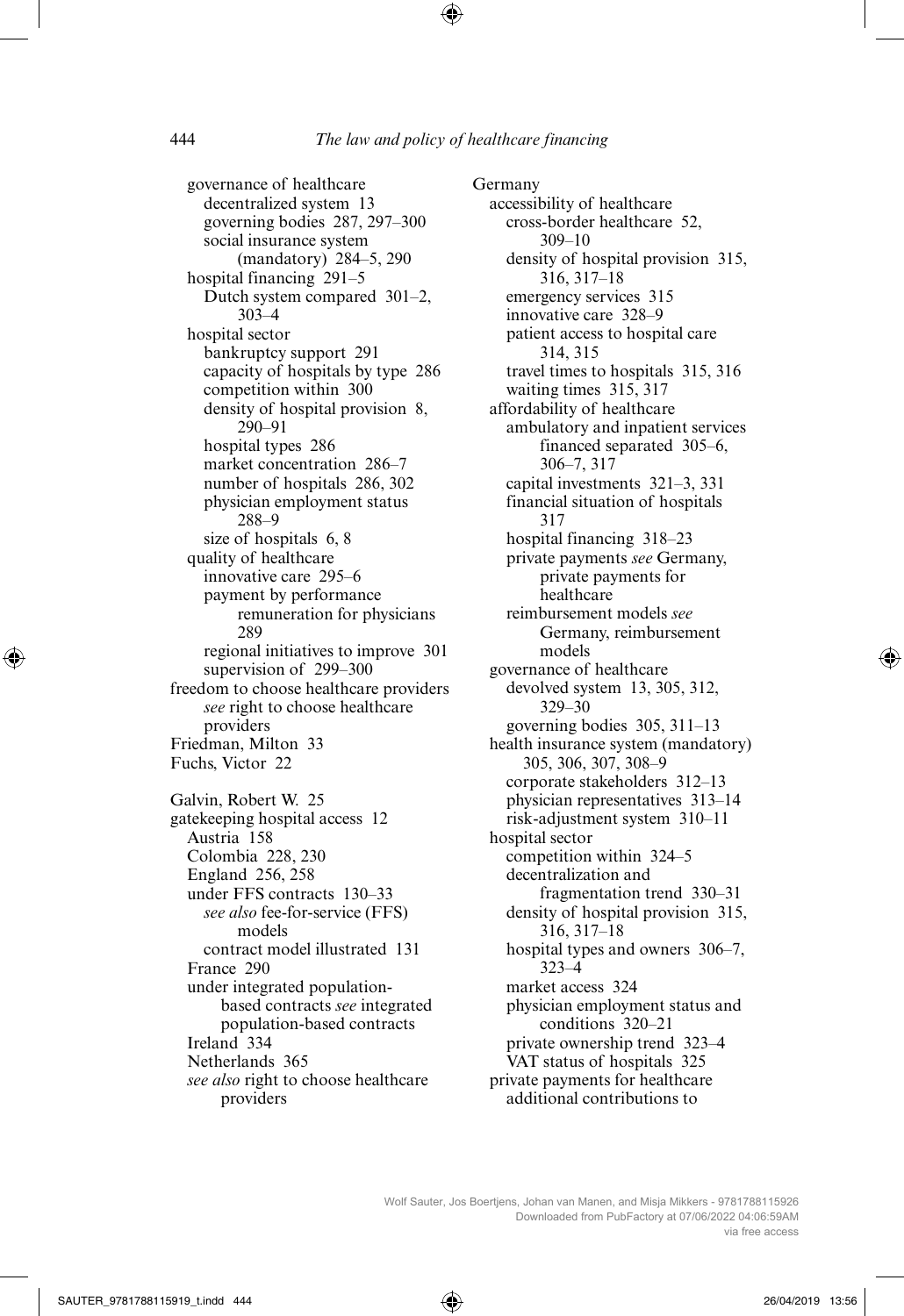mandatory health insurance 308 co-payments 314–15 private health insurance system 305, 306, 307–8, 309, 315 quality of healthcare clinical staff shortages 330, 331 hospital inspections 330 innovative care 328–9 overtreatment concerns 330 patient satisfaction survey data 329 physician training and accreditation 313–14, 329–30 quality management systems 325–7 quality-related price and budgetsetting 327–8, 331 reimbursement models DRG system 318–19, 321–3, 325, 327, 328–9 *see also* diagnosis related group (DRG) financing Gesundes Kinzigtal integrated population-based contract 145–6 *see also* integrated populationbased contracts Glassberg, Hope 143–5 Goldfarb, Neil I. 141–3 governance of healthcare centralized or decentralized governance 13 debates on 13–14 for funding 12 *see also* direct funding (Beveridge) systems; health insurance (Bismarck) systems norm-based regulation 14 public or private ownership of healthcare providers 13 *see also under* country reports GP referrals to hospital *see* gatekeeping hospital access health insurance (private) *see* private health insurance

health insurance (Bismarck) systems Austria 153–5

Belgium *see* Belgium, health insurance system (mandatory) Colombia *see* Colombia, health insurance system (mandatory) competition between insurers *see* competition in healthcare provision, between insurers contracting under *see* contracting healthcare services Cross-Border Healthcare Directive reimbursement system, implications for 45–6, 52, 56, 57 direct funding (Beveridge) systems distinguished 11, 82 France 284–5, 290 Germany *see* Germany, health insurance system (mandatory) Netherlands *see* Netherlands, health insurance system (mandatory) regulatory frameworks based on 13 states following 83 *see also* governance of healthcare; hospital financing health technology assessments *see* medical technology, health technology assessments health tourism *see* cross-border healthcare healthcare governance *see* governance of healthcare healthcare services emergency services *see* emergency healthcare services innovative care *see* innovative healthcare preventive care *see* preventive health specialist services *see* specialist healthcare services hospital access control *see* gatekeeping hospital access hospital financing Austria 163–4 bankruptcy support France 291 Netherlands 367 Belgium 190–93 capital investments *see* capital investments Colombia 236–7

Wolf Sauter, Jos Boertjens, Johan van Manen, and Misja Mikkers - 9781788115926 Downloaded from PubFactory at 07/06/2022 04:06:59AM via free access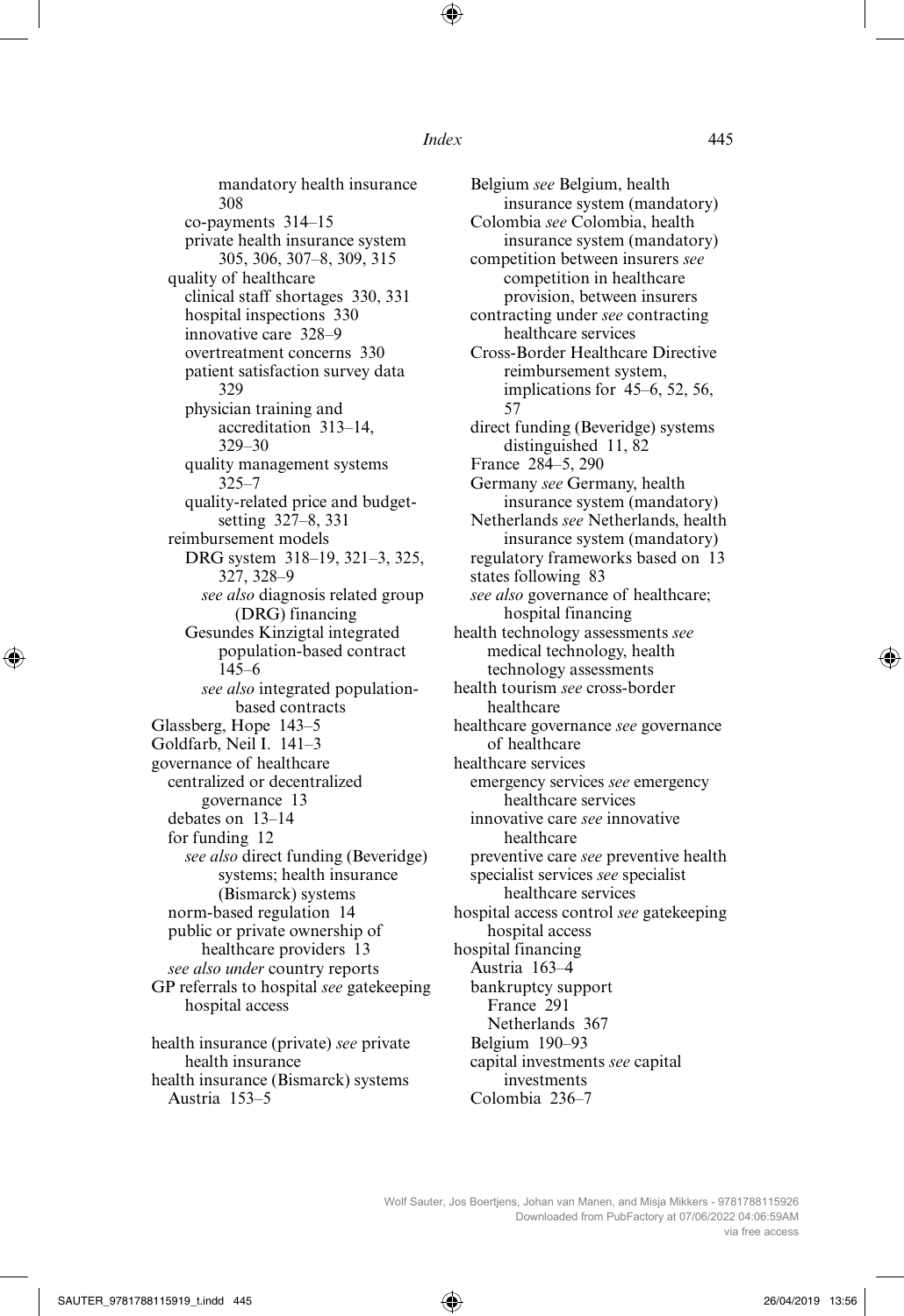cost efficiency concerns *see* cost efficiency direct funding systems *see* direct funding (Beveridge) systems expenditure trends *see* expenditure trends France *see* France, hospital financing Germany 318–23 health insurance systems *see* health insurance (Bismarck) systems Ireland 334, 338–9, 354 Netherlands *see* Netherlands, hospital financing Norway 388 rationing and budget caps *see* budget caps; rationing of healthcare services South Africa 421, 423–4 innovative healthcare 21 Austria 177–8 Belgium 203 Czech Republic *see* Czech Republic, innovative healthcare France 295–6 Germany 328–9 innovation-accessibility trade-off under Cross-Border Healthcare Directive 54–60 Ireland 352 medical technology *see* medical technology Netherlands 370–71, 374, 384 Norway 398, 405–6, 409–10 United States, innovation constrained 32 *see also* quality of healthcare insolvency of healthcare providers *see* hospital financing, bankruptcy support insurance systems *see* health insurance systems integrated population-based contracts 133–4 examples 141 Alternative Quality Contract of Blue Cross Blue Shield, Massachusetts 141–3 Dutch initiatives 146–8

English initiatives 268–9 Gesundes Kinzigtal contract, Germany 145–6 Montefiore Medical Center contract, New York state 143–5 goals of 133 need for 129–33 simple model involving GPs and hospitals set-up 134–6 optimum contract 136 separate contract with service fees 136–7 joint contract with capitation payment 137–9 population-based contract with free patient choice 139–40 limitations of model 148–9 *see also* capitation models; contracting healthcare services; quality of healthcare Ireland 332 accessibility of healthcare cross-border healthcare *see* Ireland, cross-border healthcare density of hospital provision 8, 336 eHealth strategy 352 emergency services 334 foreign nationals 334–5 innovative care 352 travel times to hospitals 336 waiting times 336–8, 340, 355–6, 357 affordability of healthcare co-payments and out-of-pocket by patients 334, 338, 339, 345 expenditure trends 4, 339 hospital financing 334, 338–9, 354 physician remuneration 338, 341–3, 344 cross-border healthcare pre-authorization rules 48 refusal to deal with intermediaries 53 hospital sector competition within 344–5 density of hospital provision 8, 336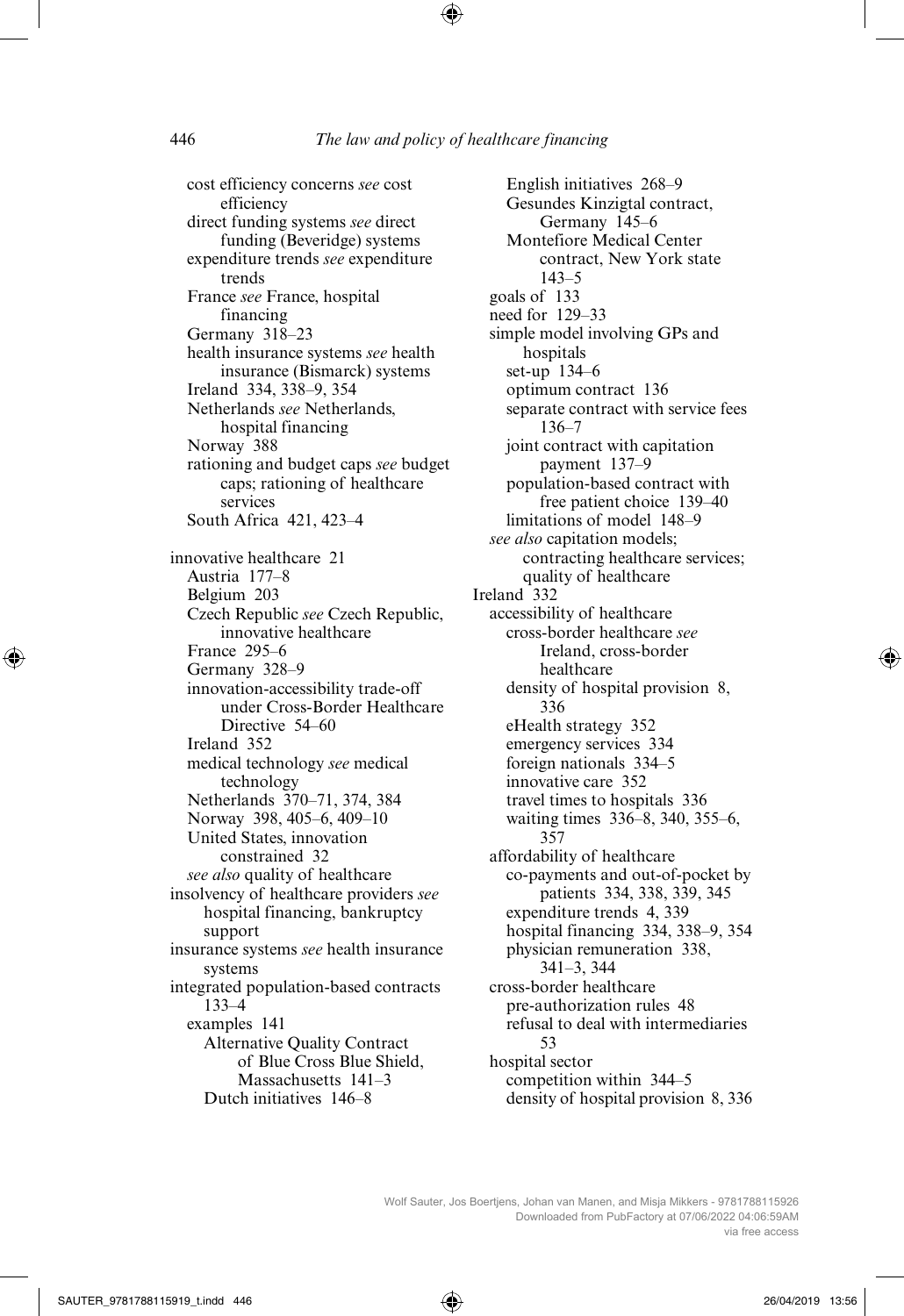hospital types and services 333–4, 339 physician employment status and conditions 338, 341–3, 344 size of hospitals 6, 8 key healthcare challenges 354–5 Brexit 355 demographic trends 332–3, 356–7 quality governance concerns 356 waiting times 336–8, 340, 355–6, 357 National Health Service (NHS) 338–9 Health Service Executive's role 338, 344–5, 346–8, 356 High Tech Drug Scheme 336 Long-Term Illness Scheme 335–6 medical card scheme for lower income citizens 334, 335, 339, 340 Sláintecare Report (2017) reform proposals 353–4, 356–8 universal healthcare reforms 345, 353–4, 357 private healthcare sector equity concerns 339, 340, 345 NHS patients transferred to private sector 345 *per diem* reimbursement system 344 physician employment status and conditions 343, 344 private hospitals 333 proposal to restrict to private hospital care 354, 357 quality of healthcare complaints mechanism 347–8 concerns about 356 *Guide to Professional Conduct and Ethics* (Irish Medical Council) 350 Health Information and Quality Authority's role and standards 348–9 Health Service Executive's quality assurance and improvement role 346–7 innovative care 352 physician training and accreditation 349–52, 355

isolated areas *see* accessibility of healthcare, rural and isolated areas Jacobs, Laurence R. 21–2 Jacobs, Laurie G. 143–5 Kissick, William 22 Knox Lovell, C.A. 93–4 Krugman, Paul 32 Leape, Lucian L. 25 Lee, Maw Lin 93 length of hospital stays Czech Republic, long-term hospital care incentivized 221 medical technology, impact on 4–5 *see also* cost efficiency Martin, Stephen 89 Meara, Anne 143–5 Medicaid (US health insurance programme) 19, 109 Medicaid reform in New York state *see* New York state, health insurance reform project medical technology as driver of healthcare spending US views on 21, 22 health technology assessments Austria 177–8 Norway 405–6 hospital costs relative to number of MRI scanners 5 hospital length of stay, impact on 4–5 Ireland, eHealth strategy 352 mortality following acute myocardial infarction, impact on 6 waiting times, impact on 11 *see also* innovative healthcare Medicare (US health insurance programme) 18, 27, 30, 34 *see also* United States, health insurance system Mikkers, Misja 2 Montefiore Medical Center integrated population-based contract, New York state 143–5 *see also* integrated population-based contracts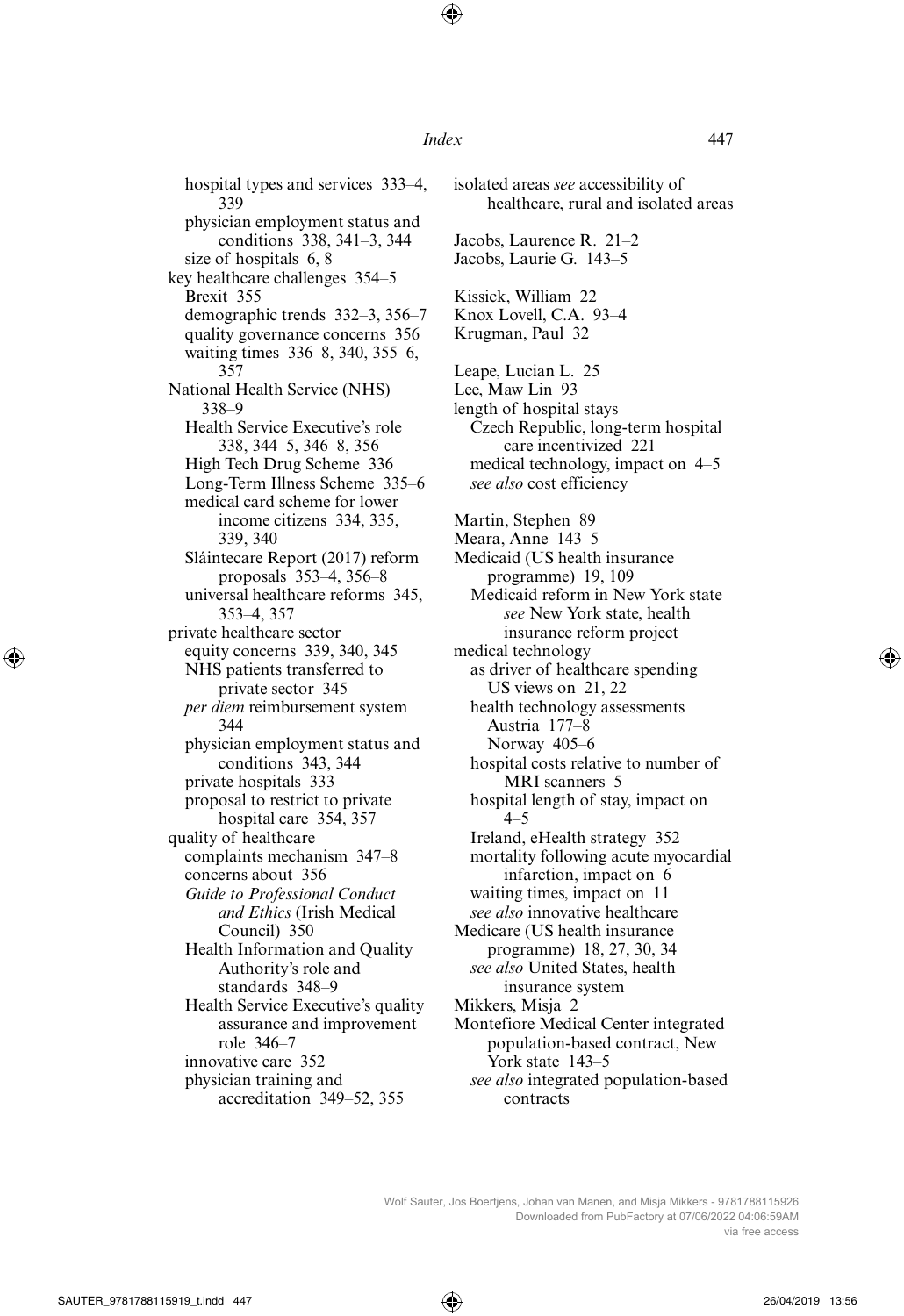National Academy of Medicine (US) *see* United States, National Academy of Medicine reports National Health Services (NHS) systems *see* direct funding (Beveridge) systems Netherlands accessibility of healthcare 383–4 cross-border healthcare 363–4 density of hospital provision 8, 366 emergency services 363, 365 enforceability of access rights 11 innovative care 370–71, 374, 384 obstetric care 379 patient access to hospital care 365 patient choice policies *see* Netherlands, patient choice policies reform initiatives 379–80 specialist services 362 travel times to hospitals 365, 366 waiting times 70–71, 303, 365, 366–7, 384 affordability of healthcare capital investments 370–71, 384 financial situation of hospitals 371–2 fiscal transparency requirements 371, 376–7 hospital financing *see* Netherlands, hospital financing private payments *see* Netherlands, private payments for healthcare reimbursement models *see* Netherlands, reimbursement models governance of healthcare centralized system 13 licensing of innovative services 370–71 price regulation 371, 376–7, 381 regulatory oversight 65, 81, 374–7 health insurance system (mandatory) 63, 302, 359–60 average premiums 383 contracting under 65–7, 80, 133 duty to provide care 69–71, 80, 81, 361

patient-commissioned services (personal care budget regime) 77–8, 81 regulatory oversight 65, 81, 374–7 reimbursement models *see* Netherlands, reimbursement models risk-adjustment system 561 services covered 360–61 hospital financing 368 cost control initiatives 379, 381–3 French system compared 301–2, 303–4 hospital sector bankruptcy support 367 competition within 5, 6, 364–5, 367, 377–8, 379, 380–81 density of hospital provision 8, 366 eligibility of healthcare providers 363, 376 hospital types and services 362–3 number of hospitals 302 physician employment status 364 size of hospitals 6, 8 key healthcare challenges 378 patient choice policies freedom of choice restricted 63 patient-commissioned services (personal care budget regime) 77–8, 81 private payments for healthcare co-payments and out-of-pocket payments 76–7, 302, 361, 365, 382 income-dependent contributions 360, 383 transparency concerns 382 quality of healthcare citizen information on 373 concerns about 378 DRG coding for quality transparency 65–6 *see also* diagnosis related group (DRG) financing hospital requirements 363, 372, 375, 379 innovative care 370–71, 374, 384 not incentivized by DTC system 378, 384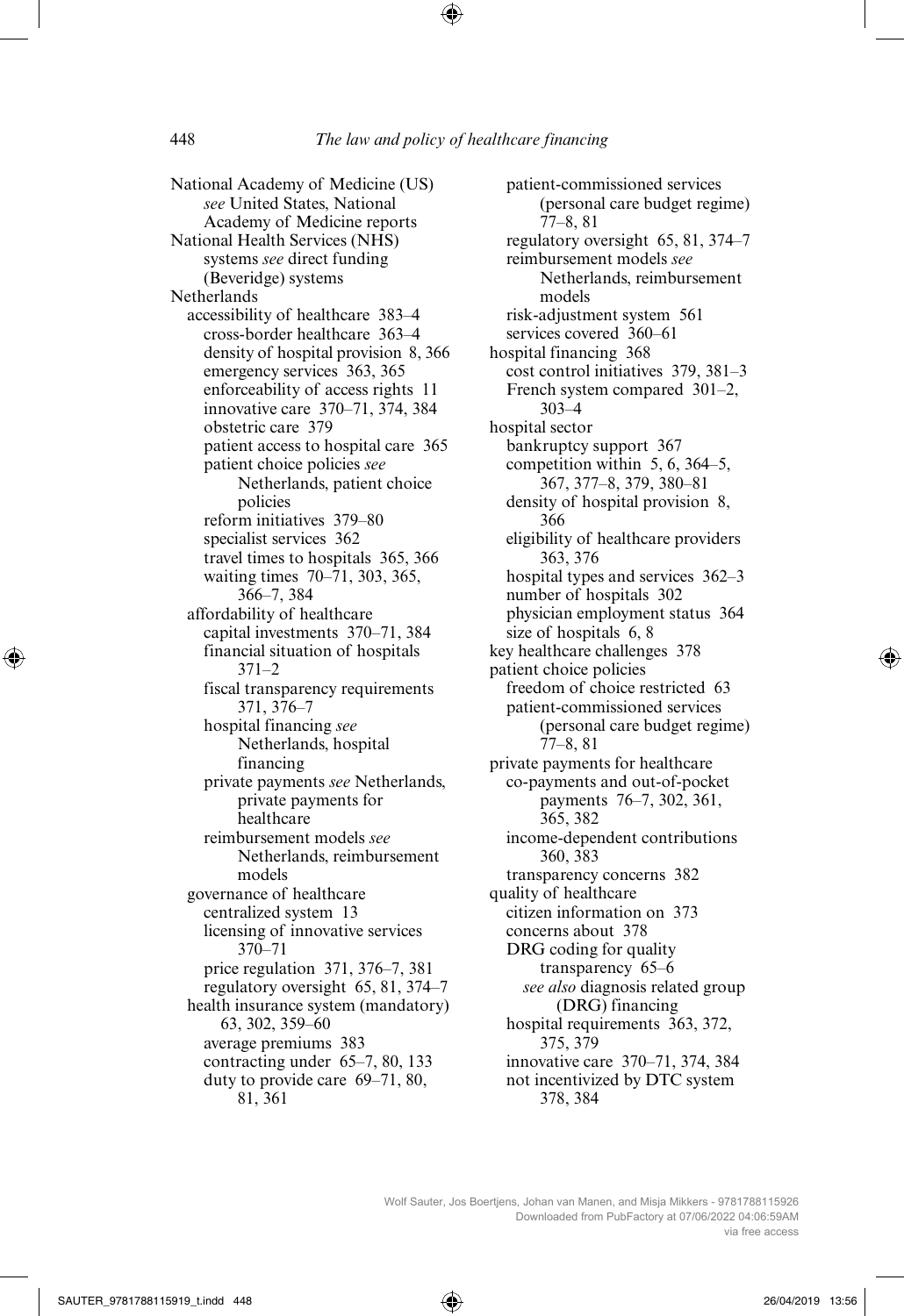*see also* diagnosis treatment combination (DTC) physician accountability 372–3, 375 physician training and accreditation 372, 374 quality indicators 373, 375, 384 reimbursement models debates on 304, 385 DTC system 9, 368–9, 373, 378, 380, 381–2, 383, 384–5 *see also* diagnosis treatment combination (DTC) integrated population-based contracts, experiments with 146–8 *see also* integrated populationbased contracts reimbursement of non-contracted services obligation 66–7 New York state Delivery System Reform Incentive Payment Program (DSRIP) 10, 112–13 five pillars and their sub-goals 113 financial incentives, four phases of 113–14 financial incentives, implementation of 114–15 results 115–16, 117, 126 lessons learned 116, 118, 127–8 VBP financing scheme *see* value-based payment (VBP) financing, New York state health insurance reform project aims of 110–11, 113 DSRIP *see* New York state, Delivery System Reform Incentive Payment Program (DSRIP) global spending cap 111, 112, 114 health insurance options before reform 109 reinvestment of federal savings from 111, 112 Medicaid (before reform) as FFS model, drawbacks of 118–19

*see also* fee-for-service (FFS) models spending per recipient (2003–15) 112 state-level problems 109–10 Montefiore Medical Center integrated population-based contract 143–5 *see also* integrated populationbased contracts; United States Newhouse, Joseph P. 93 NHS systems *see* direct funding (Beveridge) systems Niskanen, William A. 94 Nolte, Ellen 145–6 Northern Ireland, healthcare implications of Brexit 355 Norway accessibility of healthcare cross-border healthcare 392, 397–8 emergency services 389, 393, 394, 399 entitlement to care 390–91, 393–5, 398 innovative care 398, 405–6, 409–10 irregular migrants 398–400 patient choice and right to second opinion 396, 404 rural and isolated areas 388 specialist services 388, 391, 393–5, 396, 401, 402, 408 travel expenses 397 waiting times 395–6 affordability of healthcare expenditure trends 391–2 'golden rule' policy for services to vulnerable groups 388 hospital financing 388 patient payments (mandatory) 401 preventive healthcare investment 411–12 private health insurance 402 reimbursement models *see* Norway, reimbursement models Western Norway regional budget 402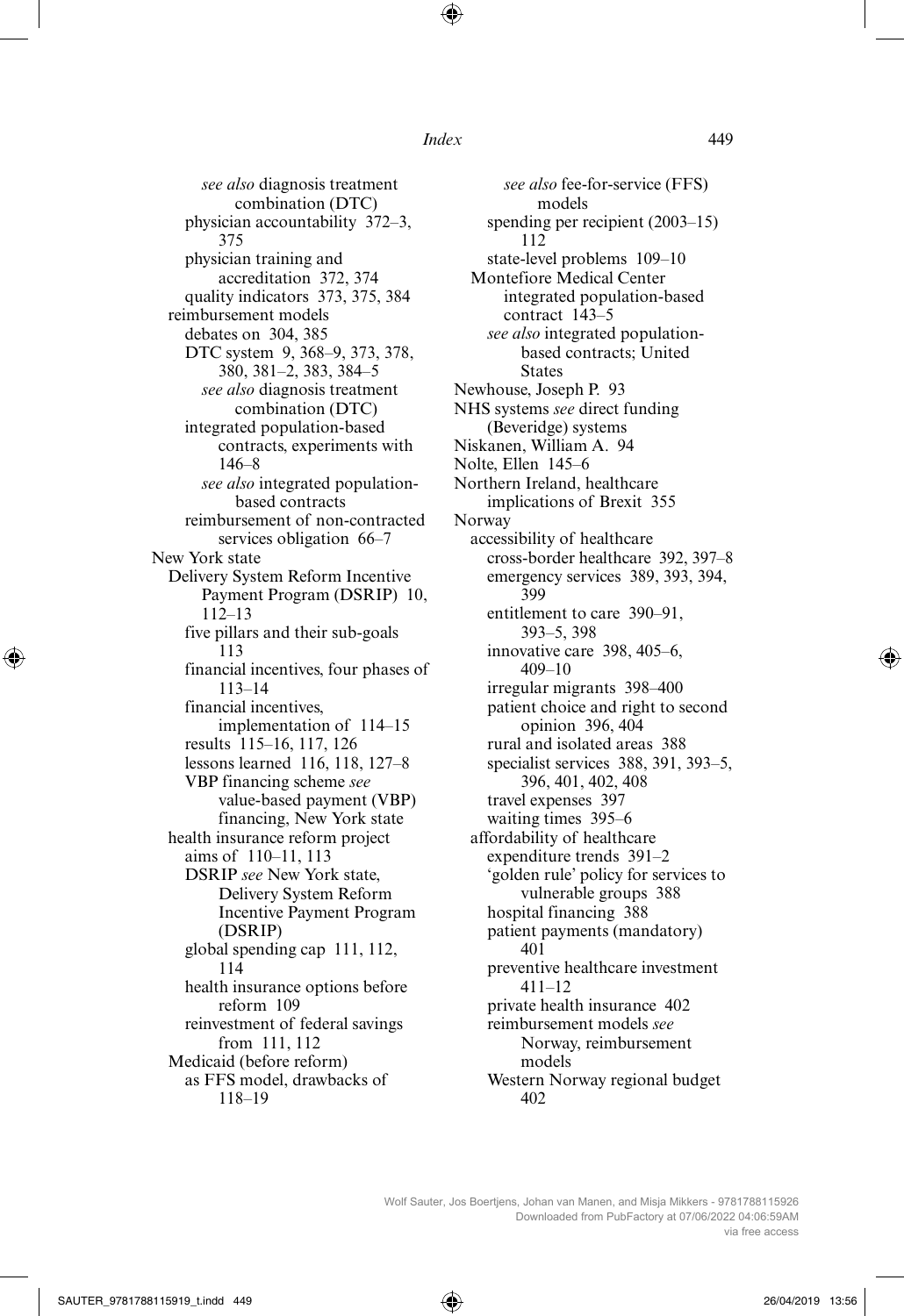governance of healthcare decentralized system 386–7, 400, 401 legislation 390–91, 392–3 patient data collection 411 public supervision 408–9 regional health enterprises 387–8, 393–5, 400, 401, 402 hospital sector competition within 402–3, 410 concentration of services, calls for 388 contracting services 410 physician employment status 388, 390, 402 key healthcare challenges demographic trends 391, 410 prioritization and cost effectiveness *versus* citizen demands 409–10 quality of healthcare innovative care 398, 405–6, 409–10 key stakeholders 403 national quality indicators 403–4, 405 physician training and accreditation 406–8 quality-based financing 401, 405 supervision of 408–9 reimbursement models activity-based financing 400–401 debates on 9 DRG system 400–401 *see also* diagnosis related group (DRG) financing quality-based financing 401, 405 'Obamacare' *see* United States, 'Obamacare' reform Ortún, Vicente 93–4 out-of-pocket payments 12 Austria 155, 157 Colombia 232, 236 England 78–9, 253, 262 France 290 Ireland 334, 338, 339, 345 Netherlands 76, 361, 365, 382 South Africa 415

*see also* private payments for healthcare

overtreatment DRG financing, incentives for 8–9 *see also* diagnosis related group (DRG) financing FFS models, incentives for 8–9,  $131-2$ *see also* fee-for-service (FFS) models Germany, concerns about 330 *see also* quality of healthcare; waste in healthcare system Palm, Willy 44 Paolucci, Francesco 2 patient choice policies *see* right to choose healthcare providers Patient Protection and Affordable Care Act 2010 (US) *see* United States, 'Obamacare' reform Patients' Rights Directive *see* Cross-Border Healthcare Directive (2011/24/EU) payment systems *see* reimbursement models physicians accountability Ireland 350–51 Netherlands 372–3, 375 United States 29 employment status Belgium 186–7 Colombia 237–8 France 288–9 Germany 288–9 Ireland 341–2 Netherlands 364 Norway 388, 390, 402 South Africa 423, 427 United States (open medical staff model) 28 GP referrals to hospital *see* gatekeeping hospital access remuneration Austria 166 Belgium 192–3 England 281 France 288, 289, 301 Germany 320–21 Ireland 338, 341–3, 344 South Africa 423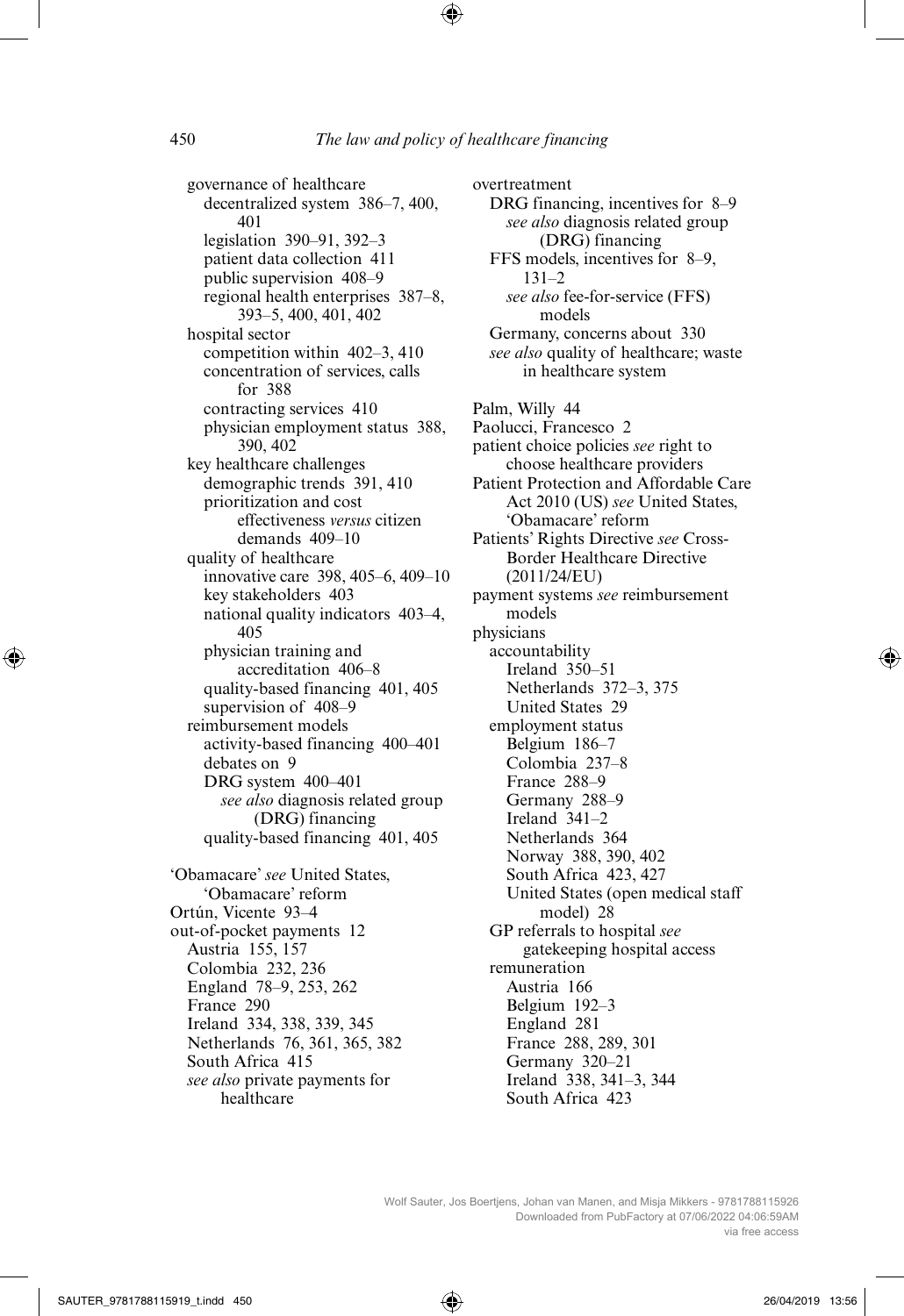shortages of *see also* accessibility of healthcare Colombia 288 England 280–81, 281–2 Germany 330 training and accreditation *see also* quality of healthcare Austria 178–9 Belgium 199–200 cross-border recognition of qualifications 355, 407 England 280–81 Germany 313–14, 329–30 Ireland 349–52, 355 Netherlands 372, 374 Norway 406–8 population-based financing *see* capitation models; integrated population-based contracts Porter, Michael E. 26, 119, 128 preventive healthcare contracts lacking incentives for 130, 132 *see also* contracting healthcare services New York state 123 Norway 411–12 under 'Obamacare' reform 19–20, 21 *see also* United States private health insurance Austria 155–6, 166 Colombia 232 England *see* England, private healthcare sector France 284–5, 290 Germany 305, 306, 307–8, 309, 315 Ireland *see* Ireland, private healthcare sector Norway 402 South Africa 415, 418–20, 425 United States 29–30, 31 *see also* private payments for healthcare private payments for healthcare Austria *see* Austria, private payments for healthcare Belgium 193–4 co-payments *see* co-payments Colombia 232–3, 236 Czech Republic 207, 213

England 78–9, 253 *see also* England, private healthcare sector France 284–5, 290, 302 Germany *see* Germany, private payments for healthcare Ireland 334, 338, 339, 345 *see also* Ireland, private healthcare sector models of 12 Netherlands *see* Netherlands, private payments for healthcare Norway 402 out-of-pocket payments *see* out-ofpocket payments private health insurance *see* private health insurance South Africa 415 *see also* South Africa, private healthcare sector United States 29–30, 31 Professional Qualifications Directive (2005/36/EC) 407 *see also* physicians, training and accreditation public health measures *see* preventive health public procurement *see* contracting healthcare services quality of healthcare contracting and non-contracting, quality benefits compared 65–6, 80 DRG coding for quality transparency *see also* diagnosis related group (DRG) financing Austria 176 Netherlands 65–6 DRG, DTC and FFS reimbursement models, quality not incentivized 10, 118–19, 378 *see also* diagnosis related group (DRG) financing; diagnosis treatment combination (DTC); fee-for-service (FFS) models innovative care *see* innovative healthcare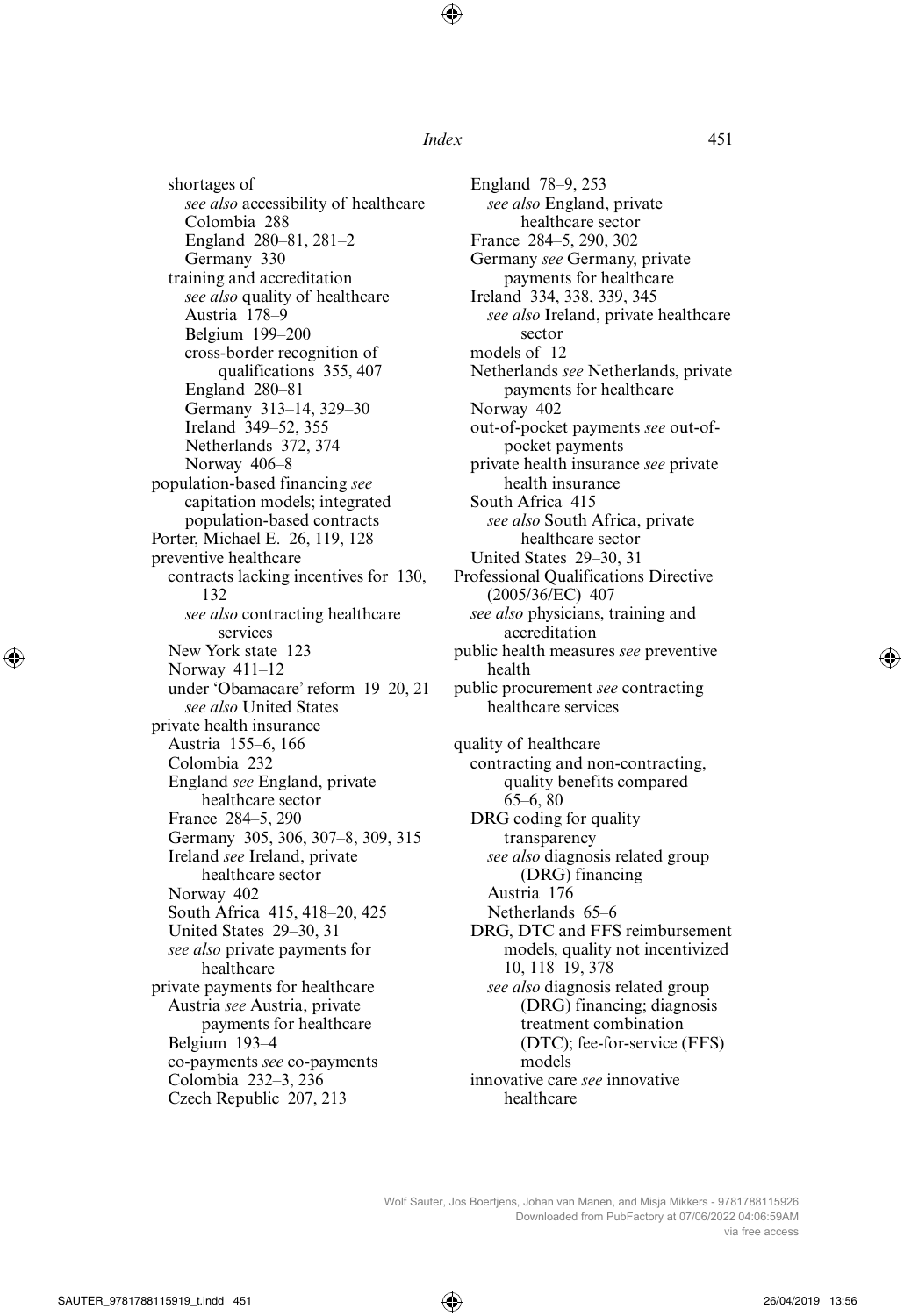integrated population-based contracts to promote *see* integrated population-based contracts overtreatment *see* overtreatment physician training and accreditation *see* physicians, training and accreditation undertreatment associated with budget caps 132 VBP reimbursement model *see* value-based payment (VBP) financing *see also under* country reports Quentin, Wilm 289 *R. (on the application of Watts) v Bedford Primary Care Trust (C-372/04)* 40–41 *see also* Cross-Border Healthcare Directive (2011/24/EU) rationing of healthcare services 86 private payments *see* private payments for healthcare United States, 1990s 22, 23, 138 waiting lists *see* waiting times *see also* accessibility of healthcare referrals to hospital *see* gatekeeping hospital access regulation of healthcare *see* governance of healthcare reimbursement models 8–10 Austria 165–6, 168–9 Belgium 192–3, 196–7 block grants/contracts *see* block

grants/contracts bundled payments *see* bundled payments capitation models *see* capitation models Colombia *see* Colombia, reimbursement models Czech Republic *see* Czech Republic, reimbursement models DRG financing *see* diagnosis related group (DRG) financing DTC *see* diagnosis treatment combination (DTC) England *see* England,

reimbursement models

FFS models *see* fee-for-service (FFS) models four models compared 122 France 293–5, 295–6, 304 Germany *see* Germany, reimbursement models Netherlands *see* Netherlands, reimbursement models Norway *see* Norway, reimbursement models South Africa (private hospital sector) 423–4, 428 United States *see* United States, reimbursement models VBP financing *see* value-based payment (VBP) financing volume-dependent financing *see* volume-dependent financing Reinhardt, Uwe E. 33 remote areas *see* accessibility of healthcare, rural and isolated areas right to choose healthcare providers Austria 158 Colombia 239 Czech Republic 207 England 69, 71–2, 255, 258–9, 273–4 France 290, 300 Germany 314 Netherlands (restricted) 63 Norway 396, 404 patient-commissioned services regimes England 79–80, 81 Netherlands 77–8, 81 population-based contract with free patient choice 139–40 *see also* integrated populationbased contracts *see also* competition in healthcare provision, between healthcare providers; gatekeeping hospital access Rodríguez-Álvarez, Ana and Rosete-Rivero, Mayte *see* waiting times, theoretical model for analysing waiting lists (Rodríguez-Álvarez

and Rosete-Rivero) rural areas *see* accessibility of healthcare, rural and isolated areas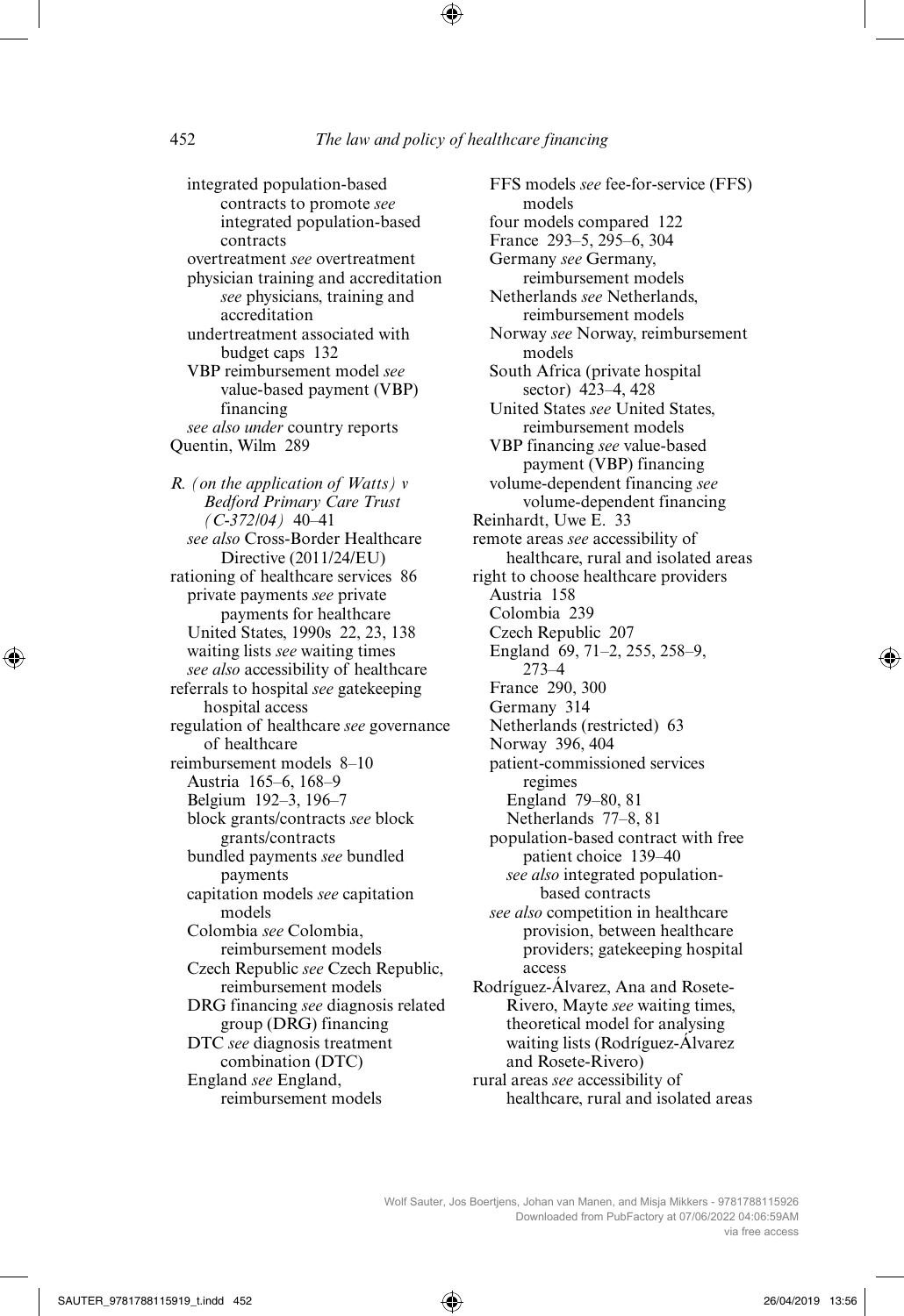Sauter, Wolf 43–4 Schut, Erik 147 size of hospitals Belgium 6 country comparisons 6, 7 debates on 6 France 6, 8 Ireland 6, 8 Netherlands 6, 8 Spain 8 United Kingdom 6, 8 *see also* density of hospital provision Smith, Peter C. 89 social security-based healthcare systems *see* health insurance (Bismarck) systems South Africa accessibility of healthcare constitutional right to healthcare 414 density of hospital provision 420–21, 422 financial exclusion problem 415–16, 433 waiting times 430 affordability of healthcare 421 FFS reimbursement for private hospital sector 423–4, 428 *see also* fee-for-service (FFS) models hospital financing 421, 423–4 out-of-pocket payments by patients 415 demographic trends 413–14 governance of healthcare decentralized system 13, 414–15 mixed public and private funding system 415–17 nationally raised tax allocations 417–18 reform proposals 431–3 regulatory oversight 428–9 hospital sector competition within 424–6, 427 density of hospital provision 420–21, 422 market failures, proposals to address 432–3 physician employment status and conditions 423, 427

private hospitals 417, 422, 423–4, 426–7, 428 public hospitals 416–17, 421, 423, 428, 429–30 private healthcare sector competition between insurers 426 FFS reimbursement 423–4, 428 *see also* fee-for-service (FFS) models funder market concentration 425 outsourcing to care companies, conflict of interest concerns 425–6 private health insurance 415, 418–20, 425 private hospitals 417, 422, 423–4, 426–7, 428 quality performance compared with public sector 430, 431 quality of healthcare not incentivized by FFS system 428 *see also* fee-for-service (FFS) models provincial maternal mortality ratios as proxy indicator of 430, 431 public and private sector compared 430, 431 quality assurance standards for public hospitals 428, 429–30 Spain accessibility of healthcare provision density of hospital provision 8 foreign nationals 83 waiting time *see* Spain, waiting time affordability of healthcare austerity measures, impact on healthcare spending 84 expenditure trends 84–5 private healthcare sector 84 hospital sector density of hospital provision 8 size of hospitals 8 National Health Service (NHS) 83 devolved governance of 83–4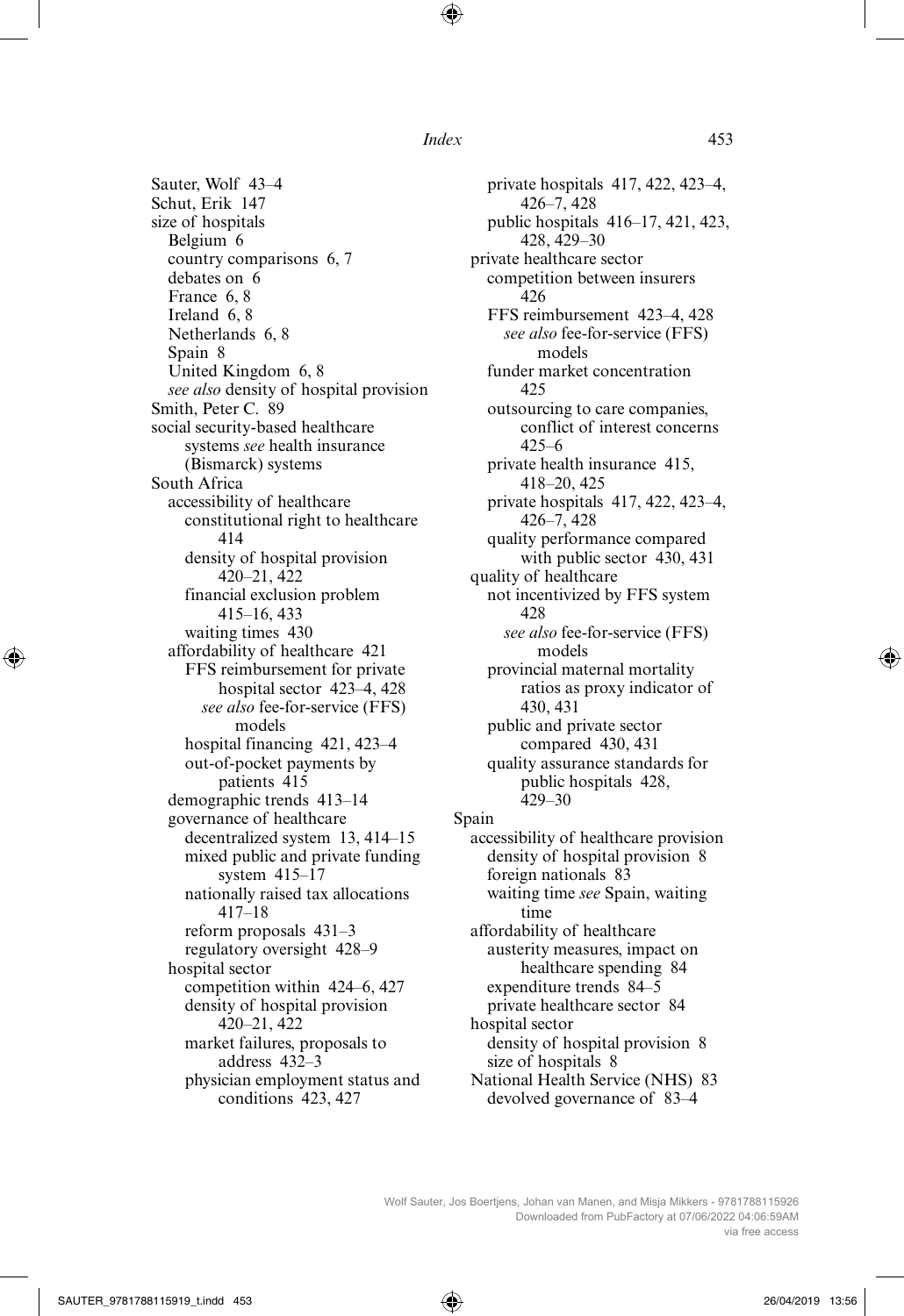no direct competition between hospitals 93 restricted services to immigrants 83 unemployment, health impacts of 104–5 waiting times 11, 84, 86 data on 88 regulations and action plans to reduce 87, 88 theoretical model applied to Spanish data 98–106 *see also* waiting times, theoretical model for analysing waiting lists (Rodríguez-Álvarez and Rosete-Rivero) specialist healthcare services Austria 152, 153 Belgium 183, 188 Colombia 228, 230, 246–7 Netherlands 362 Norway 388, 391, 393–5, 396, 401, 402, 408 remuneration of specialists *see* physicians, remuneration *see also* accessibility of healthcare Spicer, Michael W. 93–4 tax-based healthcare systems *see* direct funding (Beveridge) systems technology *see* medical technology travel to hospitals Austria 158–9 Belgium 188, 189 Colombia 228 France 290–91 Germany 315, 316 Ireland 336 Netherlands 365, 366 travel expenses coverage in Norway 397 not reimbursed under Cross-Border Healthcare Directive 48–9 *see also* accessibility of healthcare Triple Aim healthcare policy (US) 23, 24–6, 111 *see also* United States, governance of healthcare

undertreatment associated with budget caps 132 *see also* budget caps; quality of healthcare United Kingdom Brexit, healthcare implications 355 density of hospital provision 8 devolved system of healthcare governance 13 England *see* England size of hospitals 6, 8 United States 17 *Dartmouth Atlas of Healthcare in the United States* 24–5 governance of healthcare 27 barriers to physician and nonphysician entry 31, 32, 35 competition constrained by 30–33 'Obamacare' *see* United States, 'Obamacare' reform physician-hospital relations 28 physician privileges 28, 33 rationing approach, 1990s 22, 23, 138 reform proposals 34–6 technology viewed as driver of healthcare spending 21, 22 Triple Aim 23, 24–6, 111 health insurance system 29–30 competition constraints 31 insurability and affordability concerns 18, 21–2 Medicaid 19, 109 Medicaid reform in New York state *see* New York state, health insurance reform project Medicare 18, 27, 30, 34 private insurance offered by employers 29–30, 31 reform proposals 34–5 healthcare spending, data on 20 integrated population-based contracts, US examples *see also* integrated populationbased contracts Alternative Quality Contract of Blue Cross Blue Shield, Massachusetts 141–3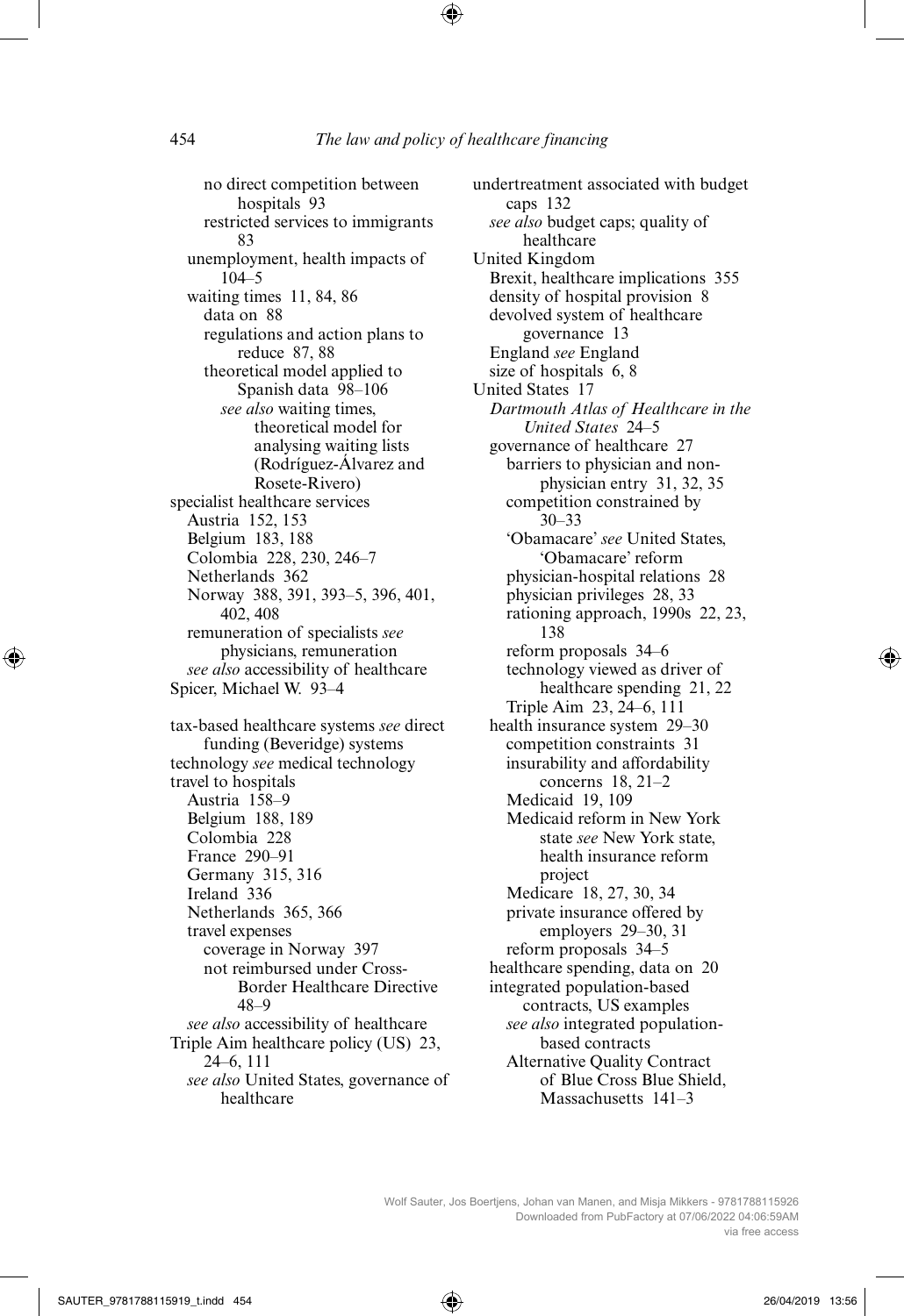Montefiore Medical Center contract, New York state 143–5 National Academy of Medicine reports *Best Care at Lower Cost* (2012)  $24$ *Crossing the Quality Chasm* (2001) 26 *To Err Is Human* (1999) 25–6 'Obamacare' reform healthcare quality and efficiency measures 19–21 insurance coverage and affordability measures 18–19, 110 preventive health measures 19–20, 21 quality of healthcare concerns about 26 life expectancy and infant mortality, data on 20 medical profession's influence on 29 'Obamacare' measures 19–21 physician accountability 29 reimbursement models 'Obamacare' reform alternatives  $20$ VBP financing in New York state *see* value-based payment (VBP) financing, New York state waste in healthcare system 9, 23–4, 34 from malpractice suits 29 medicalization of social problems 35–6 regulatory constraints on competition 30–33 sources of 24 value-based payment (VBP) financing design principles 128 New York state 119, 120 *see also* New York state, Delivery System Reform Incentive

Payment Program (DSRIP) impact on providers' margins 120 lessons learned 127–8

paying for value component 121, 123–4 results 126 subpopulations prioritized 121, 123 shared savings and assumption of risk component 124–5 *see also* quality of healthcare; reimbursement models value of healthcare *see* quality of healthcare Van de Voorde, Carine 295 volume-dependent financing 9 *see also* density of hospital provision; reimbursement models voluntary payments *see* private payments for healthcare waiting times 86–7, 336–7 Austria 156, 159–62 Belgium 188–9 binding norms on 11 Colombia 230–31 Czech Republic 207 England *see* England, waiting times France 291, 303 Germany 315, 317 Ireland 336–8, 340, 355–6, 357 lack of information for country comparisons 11 medical technology, impact on 11 Netherlands 70–71, 303, 365, 366–7, 384 Norway 395–6 reimbursement models, relationship with 9 South Africa 430 Spain *see* Spain, waiting times theoretical model for analysing waiting lists (Rodríguez-Álvarez and Rosete-Rivero) 89–90 applied to Spanish data 98–106 demand for healthcare 90–92 market equilibrium, conditions for and impact of changes in supply and demand 96–8 supply of healthcare 92–5 *see also* accessibility of healthcare; rationing of healthcare services